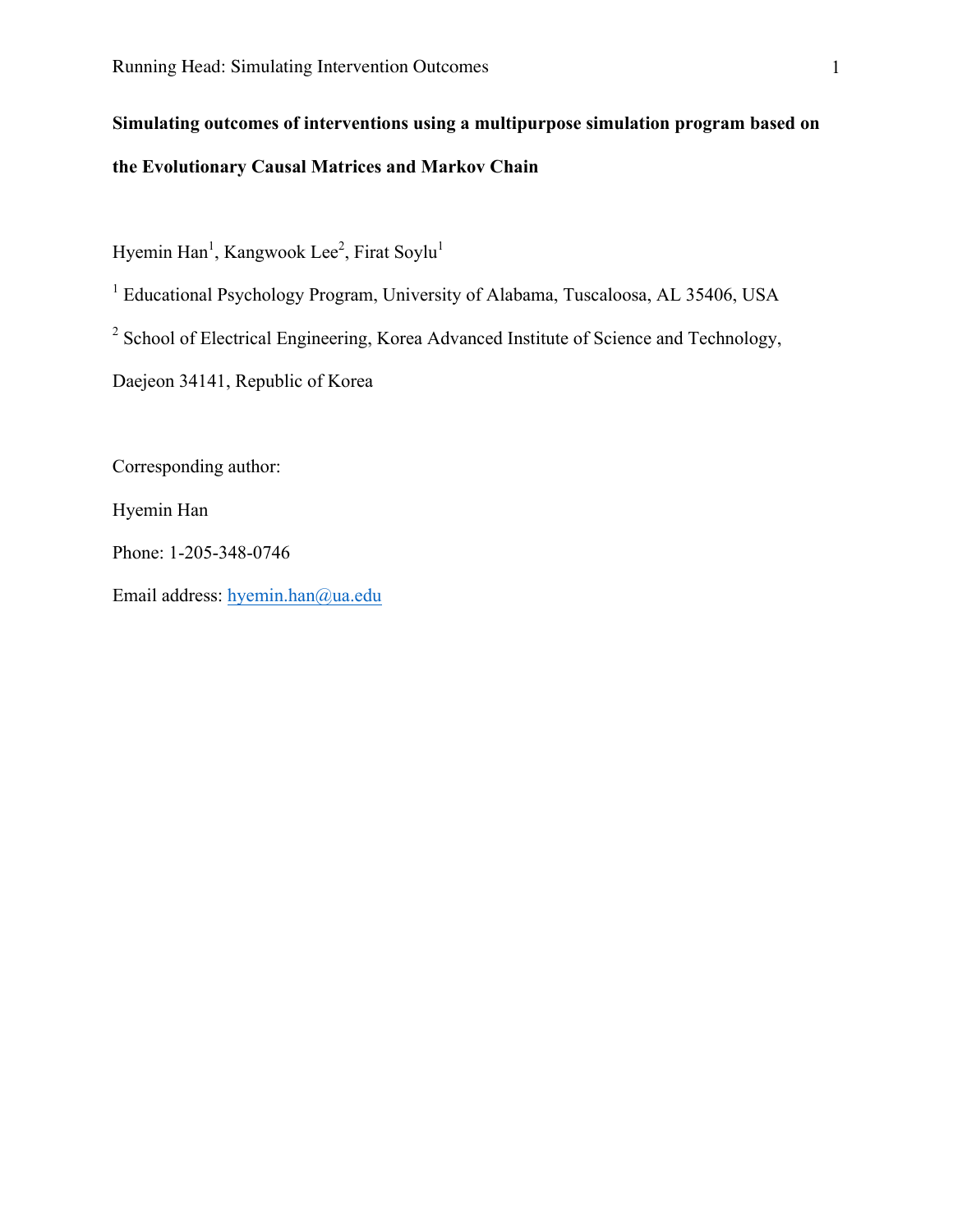Simulating outcomes of interventions using a multipurpose simulation program based on the Evolutionary Causal Matrices and Markov Chain

### **Abstract**

Predicting long-term outcomes of interventions is necessary for educational and social policymaking processes that might widely influence our society for the long-term. However, performing such predictions based on data from large-scale experiments might be challenging due to the lack of time and resources. In order to address this issue, computer simulations based on Evolutionary Causal Matrices and Markov Chain can be used to predict long-term outcomes with relatively small-scale lab data. In this paper, we introduce Python classes implementing a computer simulation model and presented some pilots implementations demonstrating how the model can be utilized for predicting outcomes of diverse interventions. We also introduce the *class-structured simulation module* both with real experimental data and with hypothetical data formulated based on social psychological theories. Classes developed and tested in the present study provide researchers and practitioners with a feasible and practical method to simulate intervention outcomes prospectively.

*Keywords: Intervention, Social outcomes, Computer simulation, Evolutionary Causal Matrices, Markov Chain*

Kyle Reese: And it was over. Skynet was gone. And now one road has become many. Though questions remain, we'll search for the answers together. But one thing we know for sure. The future is not set.

- *Terminator Genisys*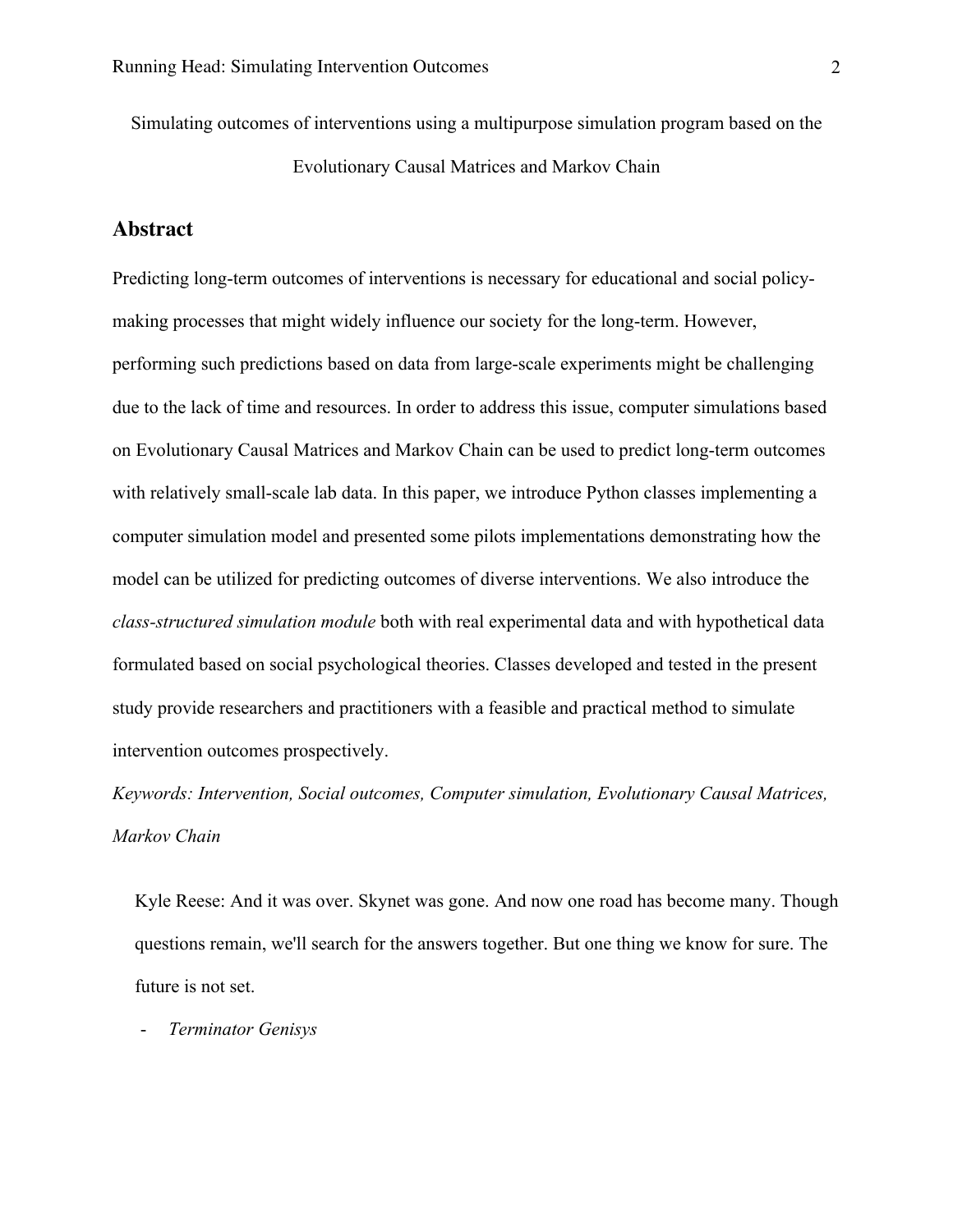## **1. Introduction**

Given the considerable resource demands of implementing large-scale and long-term interventions in authentic settings, predictions on expected outcomes of educational and psychological interventions based on small-scale studies are highly useful. The previous intervention studies have demonstrated that even one-time, short-term implementation of interventions can produce significant long-term effects; for example, short-term interventions promoting students' motivation and social adjustment were shown to have lasting effects even after a couple of years [1–3]. Thus, policymakers and educators should carefully consider such long-term, large-scale impacts of interventions when they intend to apply newly developed intervention models. However, it would be difficult to predict such long-term, large-scale outcomes solely based on lab data, collected during a short-term, from a small population. Furthermore, conducting large-scale intervention experiments to examine long-term, large-scale outcomes would be difficult due to the costs and insufficient resources [4].

Hence, we consider the computer simulation method as a potential candidate to address this issue. In the present study, we aimed to develop multipurpose, flexible Python classes for simulating outcomes of interventions based on relatively small data sets, such as data from experimental lab studies. This simulation model was designed to enable users to simulate predicted outcomes in diverse intervention conditions through iterative evolution processes. This model was founded by the ideas of evolutionary causal matrices (ECM) and Markov chain [1, 5].

## **1.1.Basics and Theoretical Foundations**

### **1.1.1. Evolutionary Causal Matrices (ECM)**

Evolutionary biology developed ways of modeling how well individuals with specific traits in a population can survive and reproduce successfully in an environment with pre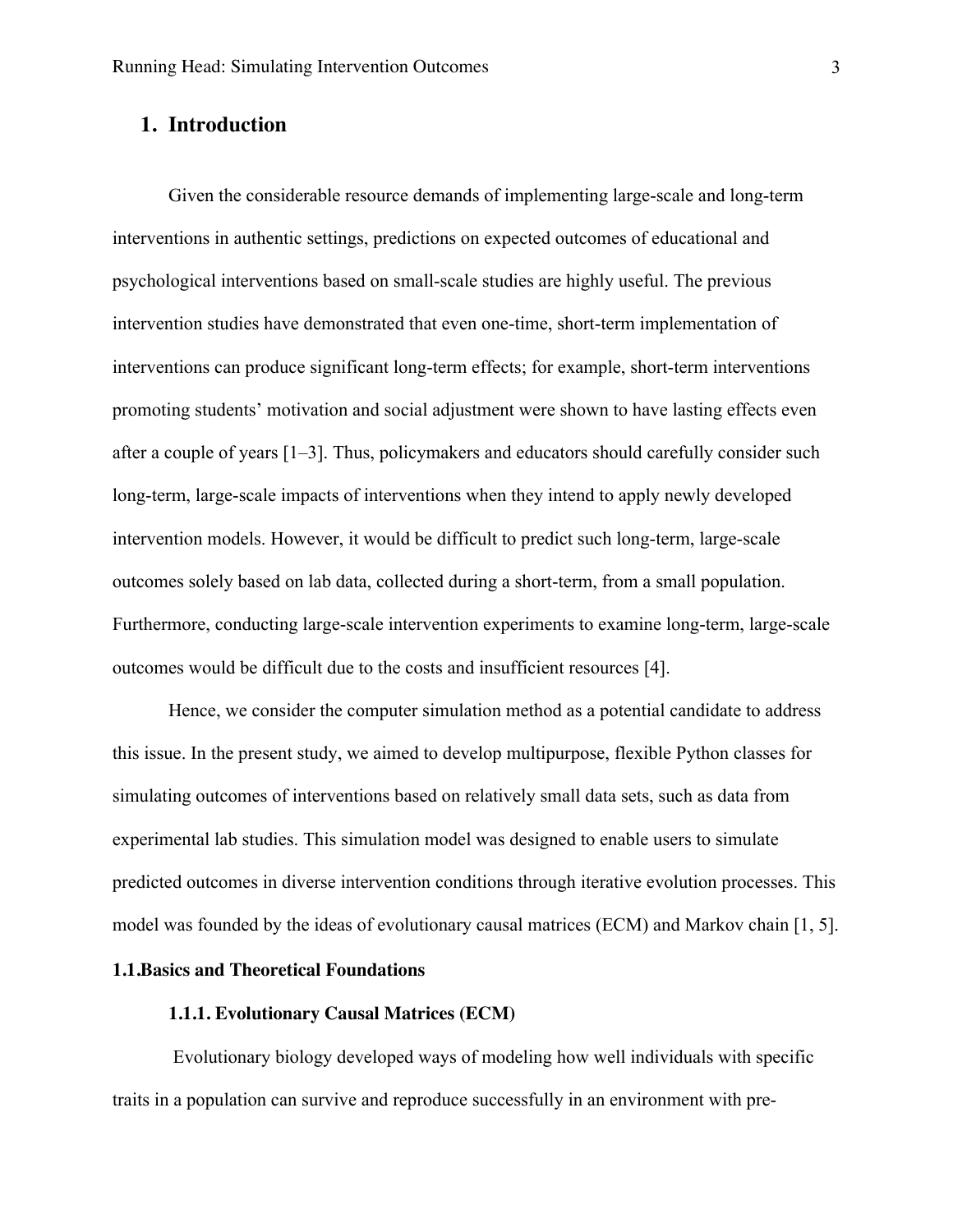determined selective pressures. These efforts have enabled us to predict states of equilibrium in the long run under a certain selection pressure [5, 6]. We can utilize such theoretical framework to examine effects of socio-cultural factors as well as natural factors. The changes in populations in a specific system influenced by such socio-cultural factors can be predicted by simulating evolutionary trends over time in the system.

For example, a previous study simulated how different type of cultural norms influence people's social behavior in terms of their norm conformity based on the theoretical framework of cultural evolution [1, 5, 7]. In this simulation study, researchers set two different types of populations, conformers and non-conformers. Conformers are people who tend to conform to existing social norms, while non-conformers do not. They also set two different types of hypothetical cultural systems. The first cultural system  $(C<sub>i</sub>)$  has sufficient resources that can be distributed to all individuals. In C1, we can expect that norm conformers get more benefits compared with non-conformers who might spend additional energy to violate the currently available norms and rules. Consequently, this system will have more norm conformers, and nonconformers will change into conformers over time. On the other hand, the second system (C2) does not have sufficient resources available to individuals. In this case, non-conformers are more likely to be successful. As a result, the number of non-conformers will increase, and conformers will change into non-conformers over time in C2. The relative ratio of each type of individuals in each system will arrive eventually at an equilibrium as proposed by the theory of evolution.

If we can count the number of individuals in each status, such as conformers and nonconformers in the previous example, in a specific system at a specific time, *t*, then we can also quantify transitions between different statuses over time in the system. For example, in  $C_1$ , 80% of current conformers remain the current status a year later, while 20% of them become non-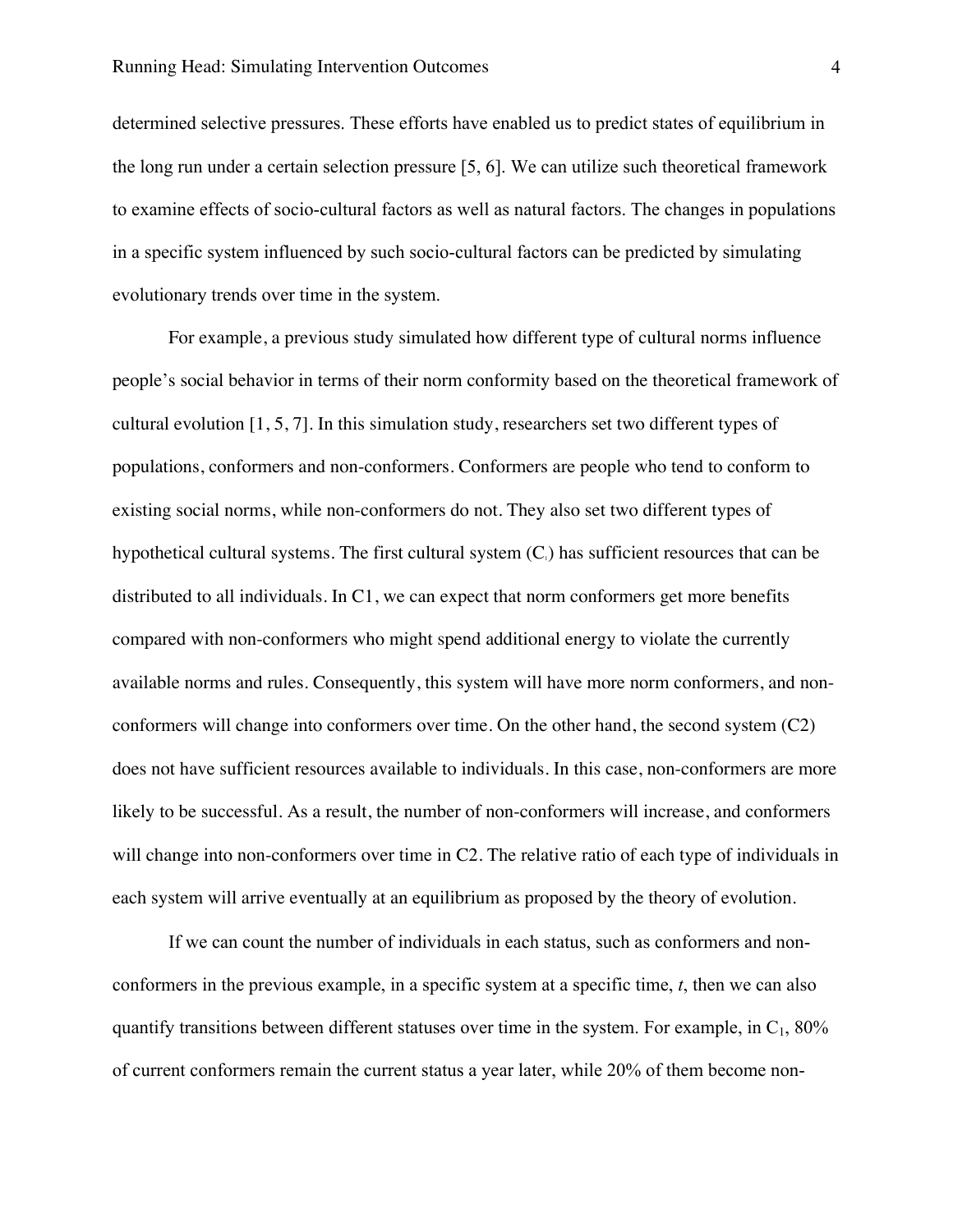conformers. Meanwhile, 60% of current non-conformers change into conformers a year later, while 40% of them remain in the same status. On the other hand, in  $C_2$ , 90% of current nonconformers maintain their current status a year later, while 10% of them become conformers. Meanwhile, 70% current conformers become non-conformers a year after, while 30% of them maintain their current status. In  $C_1$ , the number of conformers in the next year can be estimated by calculating  $80\% \times$  number of current conformers +  $60\% \times$  number of current non-conformers, and that of non-conformers can be estimated by calculating  $20\% \times$  number of current conformers  $+40\% \times$  number of current non-conformers. Following the same way, in C<sub>2</sub>, the number of conformers in the next year becomes  $30\% \times$  number of current conformers +  $10\% \times$  number of current non-conformers, and that of non-conformers becomes 70% × number of current conformers  $+10\%$  × number of current non-conformers. If we repeat the same calculations, we can predict the long-term changes in systems quantitatively. We can express mathematically the longitudinal transitions between statuses in systems in the form of ECM for long-term predictions and simulations [5].

In general, the ECM are a series of matrices representing transitions between *t* (indicating a specific time point) and  $t+1$  (the next time point in time-series data) in a certain evolutionary system [6, 7]. A certain matrix constituting ECM demonstrates the changes in the numbers of populations situated in certain statuses between *t* and *t+1*. For instance, consider an evolutionary system that can be explained by a sample matrix, a certain constituent matrix in ECM, represented in Table 1. If we say that 100 subjects are situated in each of three conditions (A, B, and C) at  $t_0$ , then the number of subjects in each condition at  $t_0+1$  becomes 130 (= 100×(.70 +  $(0.50 + .10)$ ,  $70 (= 100 \times (0.20 + .30 + .20))$ , and  $100 (= 100 \times (0.10 + .20 + .70))$ , respectively.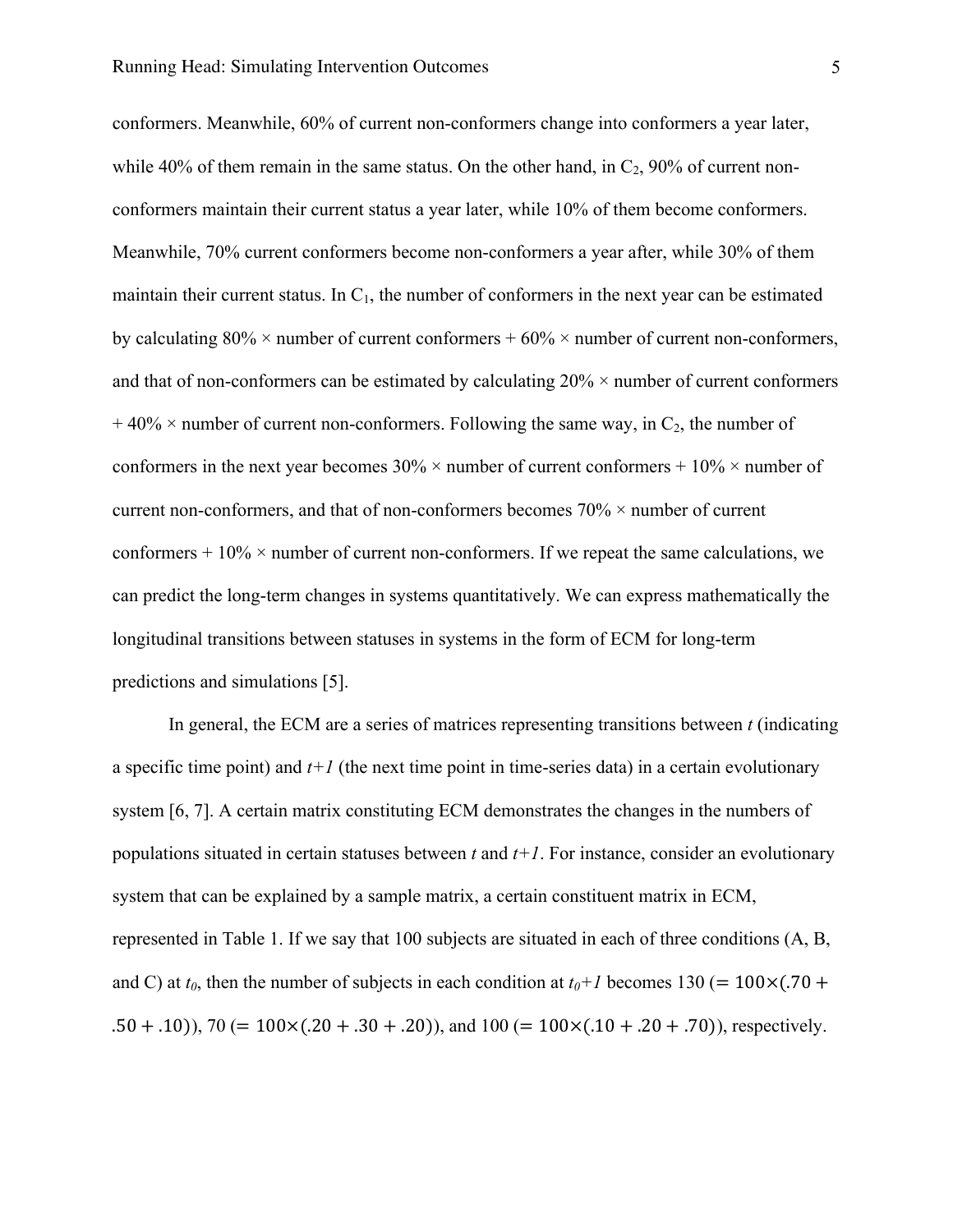Thus, denoting the fraction of subjects in status *S* at time t by  $F<sub>S</sub>(t)$ , the following recursive equation holds [1, 7].

*<Place Table 1 about here>*

$$
F_S(t+1) = \frac{\sum_{i \in P} F_i(t) ECM_{is}}{\sum_{i \in P} [F_i(t) \sum_{j \in p} ECM_{ij}]}
$$

 $ECM_{ij}$  refers to the element in  $i^{\text{th}}$  row and  $j^{\text{th}}$  column of the ECM, which represents the transition rate between condition *j* at *t* to *i* at  $t + 1$ .

#### **1.1.2.Markov Chain**

In this section, we briefly overview the concept of Markov chain, a mathematical tool that is closely related to the ECM. Markov chain is primarily used to model and analyze systems whose states evolve randomly over time and has been extensively studied and applied in a variety of scientific and engineering fields [8]. For instance, Google's PageRank [9] algorithm, which is used to rank popular webpages, is based on a Markov chain model of user behavior. Another useful application of Markov chain is Markov chain Monte Carlo (MCMC) methods. Instead of capturing the dynamic of stochastic systems via the Markov chain, the MCMC methods leverage the mathematical property of Markov chains to approximately compute some quantities that cannot be computed directly or to obtain random sample from a complicated distribution that does not allow for directly sampling.

Before we present a formal definition of Markov chains, we first define some notation. Denote the *state* of a Markov chain at time t by  $X(t) \in S$ , where S is the (finite) state space. Note that the state space S varies across applications. For instance,  $S = \{0, 1, 2, ...\}$  if one wants to capture the amounts of dollars that a poker player has at time t,  $S = \mathbb{R}^3$  if one wants to capture the 3D coordinates of a flying drone, and  $S = \{0, 1\}$  if one wants to capture a binary state. A Markov-chain is called *discrete-time Markov Chain* if its time-axis is discretized, i.e., t ∈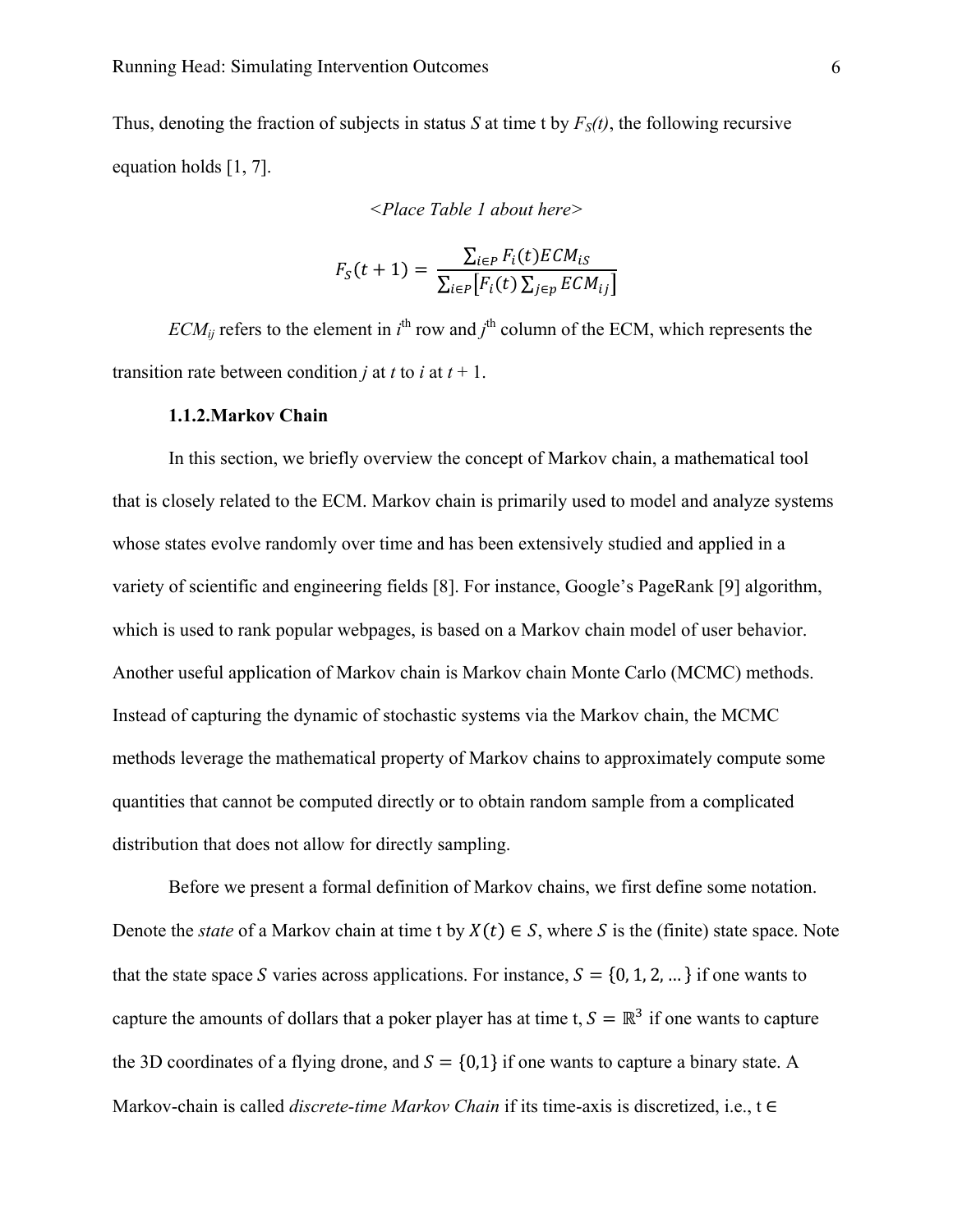$\{0, 1, 2, \ldots\}$ , and the state of the Markov chain changes only at those discretized time indices. If the time-axis is continuous, and the state of the Markov chain changes at any time, it is called continuous-time Markov Chain. In this work, it is sufficient to limit our scope to discrete-time Markov chains.

A discrete-time Markov Chain is a stochastic process that satisfies the following 'memoryless' property.

$$
P(X(t + 1) = x_{t+1} | X(t) = x_t, X(t - 1) = x_{t-1}, \dots, X(0) = x_0) = P(X(t + 1) = x_{t+1} | X(t) = x_t)
$$

That is, regardless of how the system reaches the state  $x_t$  at time t, i.e., the history of the dynamic system before time t, the transition from time t to time  $t + 1$  (or any other future states of the system) depends only on the state  $x_t$  at time t. Thus, one needs to specify the transition behaviors between consecutive time slots to fully characterize a Markov chain. For instance, the transition between time 0 and time 1 can be fully specified by a matrix  $P^{(0)} \in [0,1]^{ |S| \times |S|}$  whose (i,j) element  $P_{i,j}^{(0)} = P(X(1) = j | X(0) = i)$ . Note that the sum of each row is 1 to have a valid probability distribution. Such a matrix is called a *transition matrix*. In a similar way, one can specify transition matrices for every time slot, say  $(P^{(0)}, P^{(1)}, ...)$  to fully characterize a Markov chain. A Markov-chain is called time-homogeneous if  $P^{(t)} = P$  for all t, and is called timeinhomogeneous otherwise.

One can observe that time-inhomogeneous Markov chains can precisely capture the idea of ECM. That is, one can appropriately choose transition matrices based on the given ECMs and one can precisely model the dynamics of the system. Hence, by leveraging a variety of tools developed for Markov chains to analyze the ECM, we develop tools for running Monte Carlo simulations (which estimate numerical outcomes for large-scale phenomena through repetitive random sampling) of Markov chains, and hence systems that can be modeled by ECM.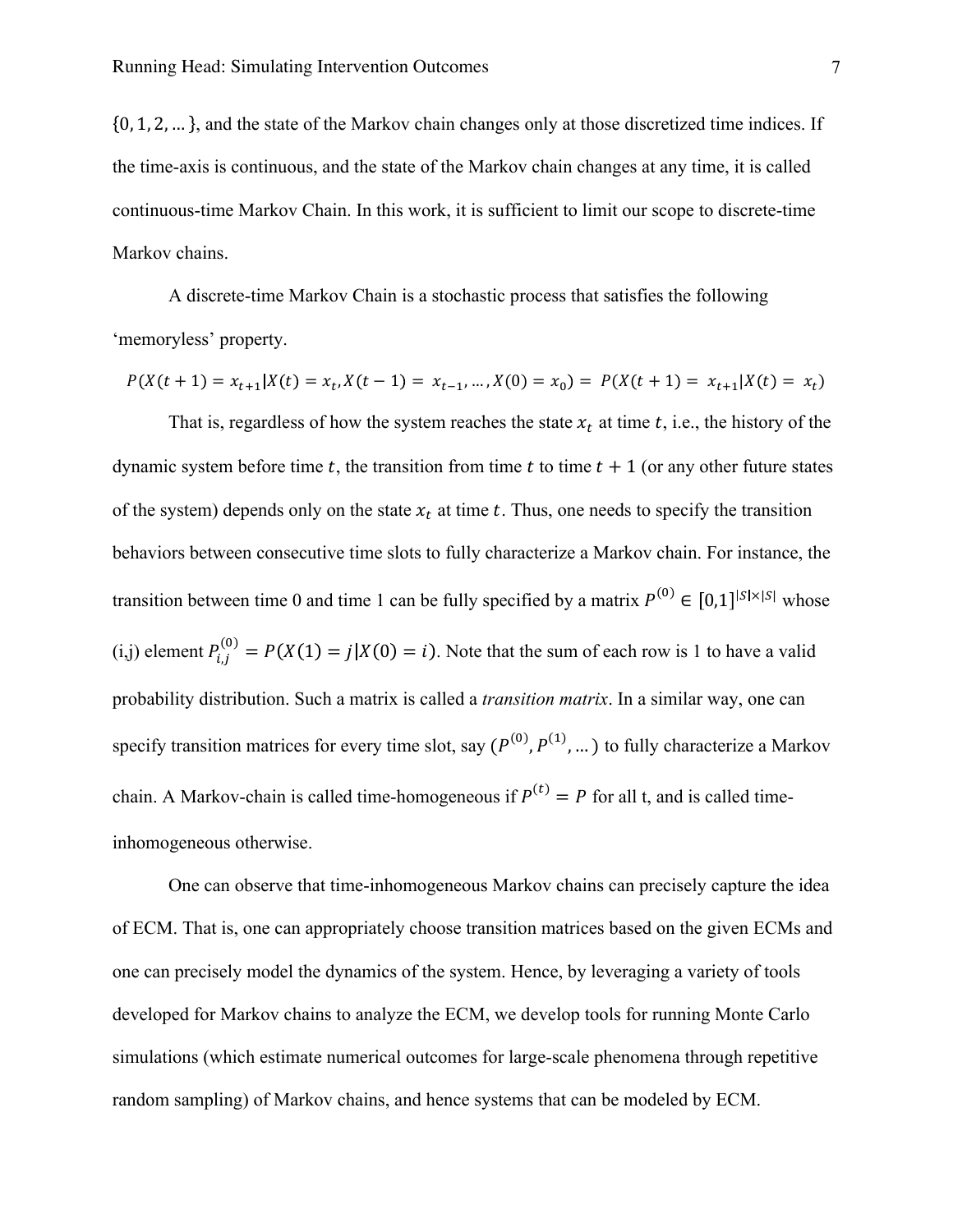### **1.2.Current Study**

Use of Markov chains to predict outcomes of interventions is part of a larger trend, for example in psychological sciences, where prediction as opposed to mere explanation takes precedence in evaluating how well a theory can account for an phenomenon studied [10]. The distinction between explanation and prediction mainly concerns how a causal model is evaluated. An explanatory model is tested based on how well it can account for the relations between independent and dependent variables in data collected from a representative sample. Explanatory models have three main weaknesses. One is *overfitting*, incorporating noise or causal relations specific to the sample (but not to the population or, more widely, the phenomenon studied) into the model. Due to the problem of overfitting the model that best explains the data is not always the one that best predicts future behavior [11]. The second is *p*-hacking [12] – also called data dredging or data snooping; finding statistically significant patterns that are not part of the a priori hypotheses. In this case, the casual relations emerging from data mining are not driven by a priori theorizing. Given a large data set and the wide range of data mining methods one can almost surely find significant effects in any data set, but again these effects actually can be due to sample-specific noise and are not generalizable, increasing false-positive rates. The problem of overfitting can be addressed by *cross-validation*; which involves building a model with one sample-specific data set and testing it with a data set from a different, independent, sample. In this way casual relations presented in the model that are actually due to sample-specific noise will be less likely to be validated with the data from a different sample. Therefore, crossvalidation provides a better way of estimating how well a model can generalize to new data. An additional way of improving generalizability is *regularization*, constraining the model with prior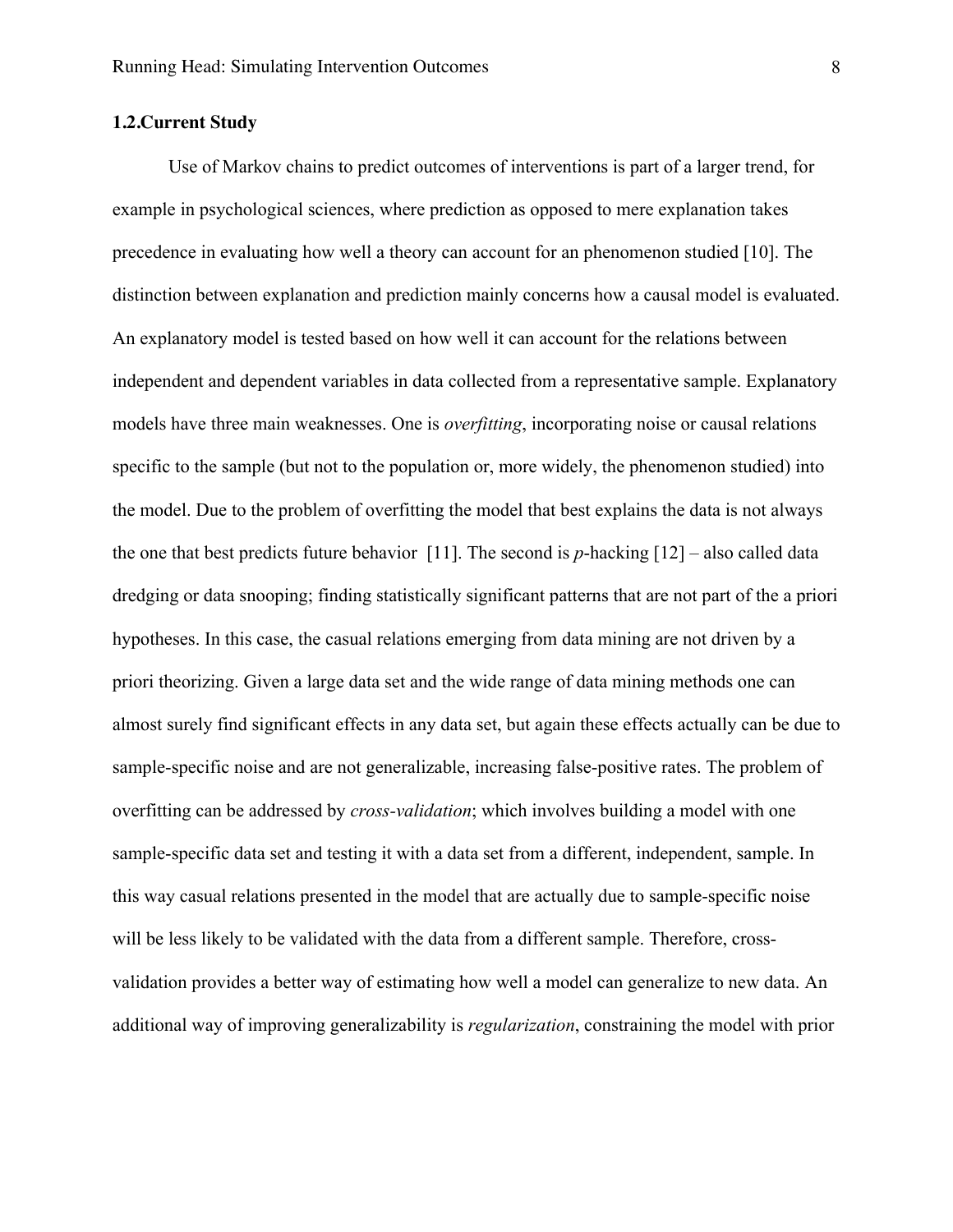knowledge (a priori theorizing). In this way statistical analysis is not a "fishing trip" for significant effects but a test of a priori and theory-driven models and hypotheses.

Problems of overfitting and p-hacking have lead to what is now called a "replication crisis" most notably in psychology and medicine, where findings across many studies show diverging results and are not replicated [13]. Some of the solutions proposed to remediate the underlying causes for this crisis included more stringent protocols and conventions for research [12], Bayesian statistics and meta-analysis [14], more appropriate and balanced use of explanatory and predictive modeling [11], and use of predictive machine learning methods [10]. Use of predictive machine learning methods provide enhanced ways of responding to concerns with p-hacking and overfitting. Cross-validation is an inherent aspect of using machine learning for prediction. Once the predictive model is trained with one data set, it has to be tested with a separate set to measure its predictive prowess. Regularization is achieved by using cost functions that more stringently penalize deviations from the predicted model, yielding simpler and more generalizable models. Use of predictive machine learning also decreases the likelihood of introducing an intentional bias in the statistical analysis, for example opting for conducting inferential statistics for specific patterns based on visual inspection of data, even though these comparisons may not be part of the a priori planned analysis. Finally, predictive models are more easily used in applied settings, narrowing the gap between research and practice [11].

The previous studies on predictive modeling, for example in psychology, have demonstrated that predictive simulation models produce reliable and valid outcomes coherent with theoretical assumptions [1, 15]. However, the previous simulation models were not able to simulate complicated cases properly. For instance, Han et al.'s (2016) simulation program written in MATLAB was initially designed to predict long-term outcomes of educational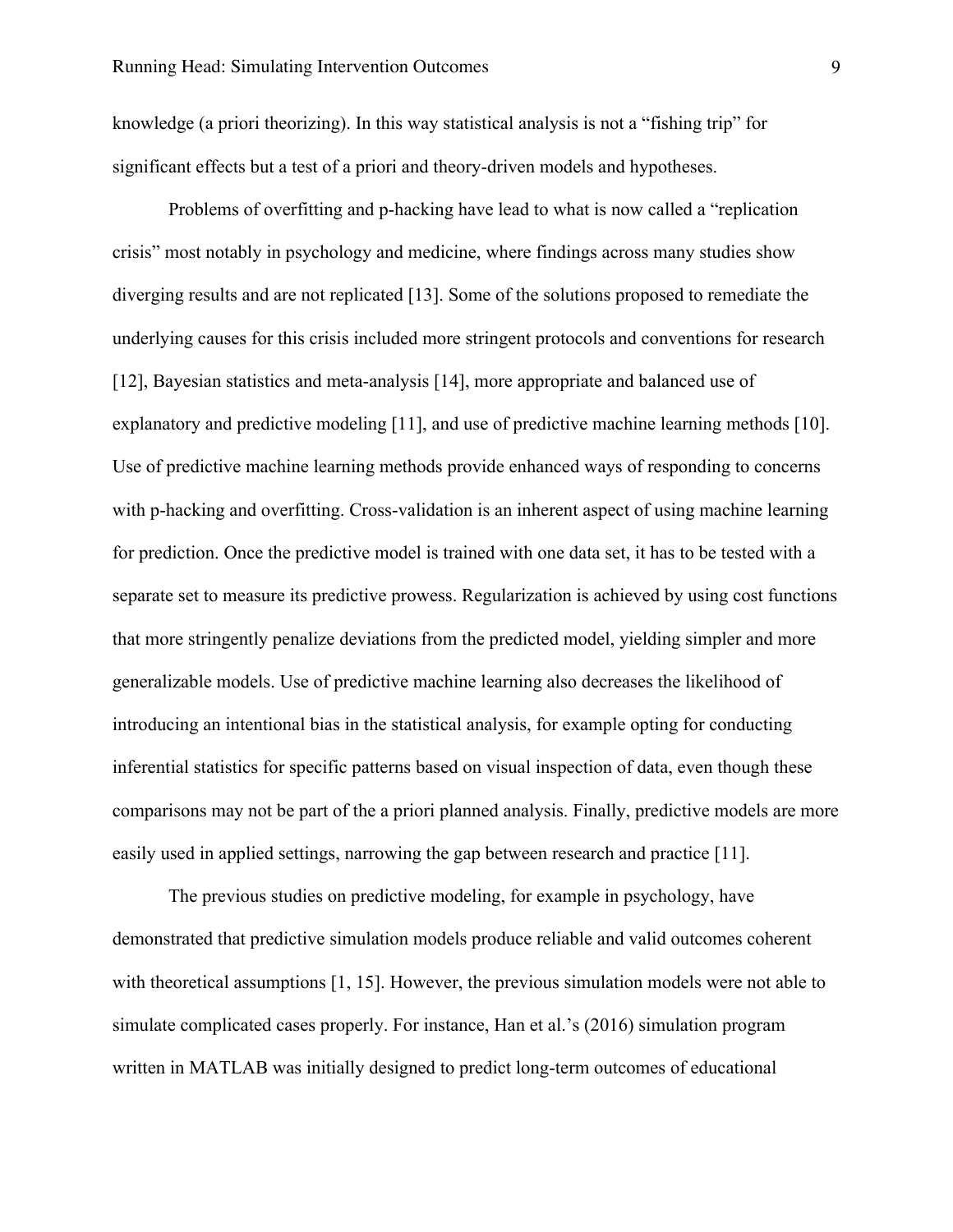interventions when only one type of intervention was applied with a regular interval. Hence, in order to address this limitation and make the simulation model applicable to diverse situations, the present study aims to develop a general-purpose simulation program enabling users to predict outcomes in more complicated cases, such as when more than one type of interventions is conducted, and when the intervals between occurrences of interventions are irregular.

We developed an enhanced simulation program, in Python, based on ECM and Markov chain for prospective uses in the fields of education and psychology. In order to test this program, we conducted four simulations predicting long-term outcomes of interventions with diverse conditions and intervals. For those simulations, we created ECM based on findings from the previously conducted moral educational intervention experiments [16–18] (for simulations 1 and 2) and hypothetical ECM based on the previous social psychological experiments (for simulations 3 and 4). In addition, we performed statistical analyses, including t-tests, mixedeffects analyses, and ANOVA, comparing outcomes between different intervention conditions and different intervention intervals in order to test whether our simulation program was able to produce simulation outcomes coherent with the previous intervention experiments and psychological theories for explanatory purposes.

## **2. Materials and Methods**

#### **2.1.Problem formulation and algorithm**

We defined following variables for the explanation of our algorithm:

groups: Number of different population (or sample) groups. For example, in the case of our educational intervention simulation, groups  $= 2$  (1: non-participants, 2: voluntary service participants). In terms of the Markov chain terminology, this corresponds to the cardinality of the state space  $|S|$ .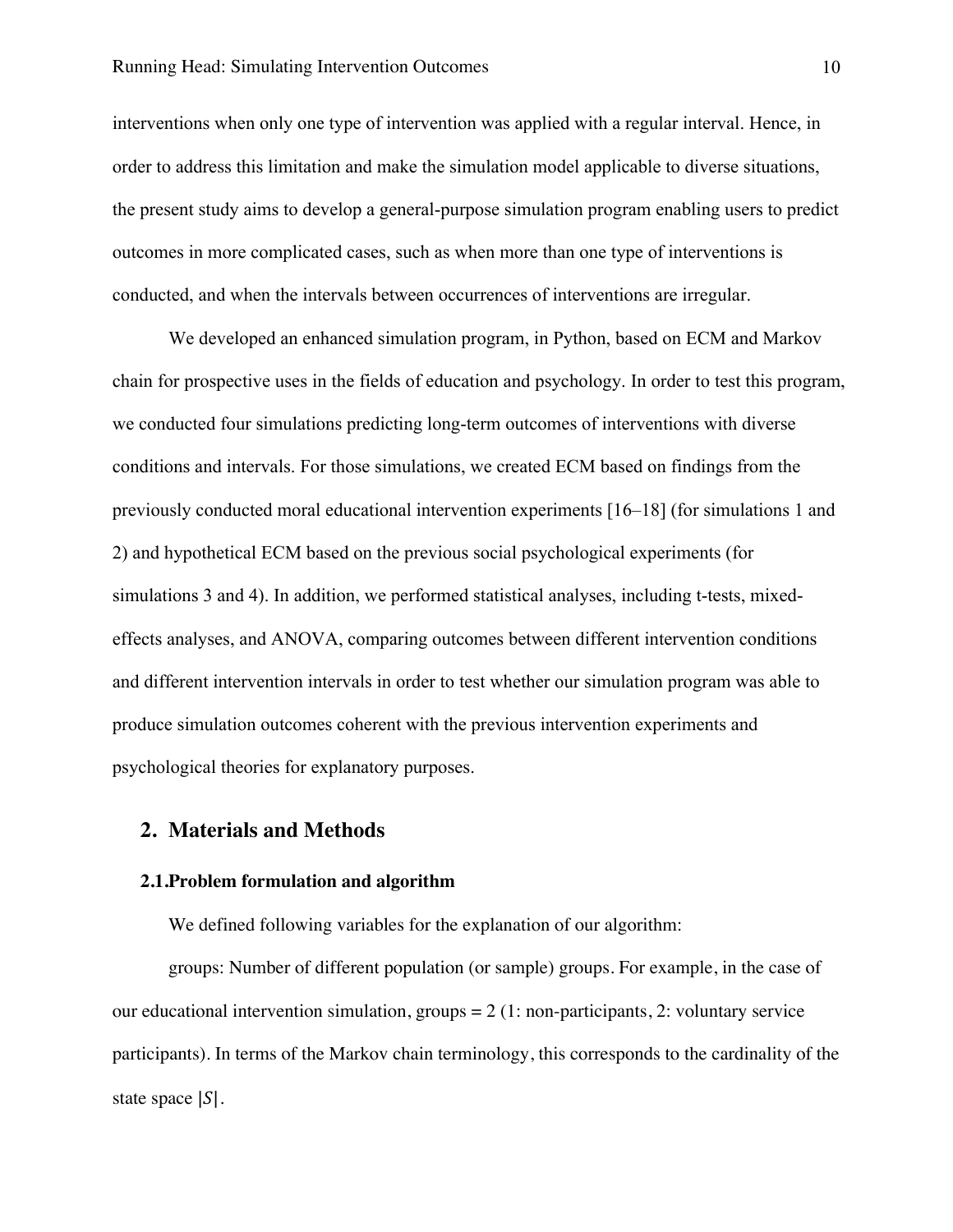length: The total length of simulation. It indicates how many iterations will be performed. We set length = 100 for our simulation. In terms of the Markov chain terminology, this is the number of time steps that are simulated.

t: Current time point. t ranges from 1 to length. At the end of each iteration, t increases by 1.

conditions: Number of different types of interventions simulated. In terms of the Markov chain terminology, this indicates the number of different Markov chains we simulate.

status t now (t = 1 to length, group = 1 to groups): Number of populations (or samples) situated in a specific t in each group (group). For example, in the case of our simulation, the value in status\_t\_now  $(1,1)$  indicates the number of non-participants before the beginning of the simulation.

schedule  $(t = 1$  to length): Intervention schedule. A stored value indicates which type of intervention is performed at a specific t. In terms of the Markov chain terminology, this indicates the times at which certain transition matrices are applied to the Markov chain.

ECM (condition  $= 1$  to conditions, group  $= 1$  to groups): Evolutionary causality matrix for each intervention condition. status\_t\_now is being updated during each iteration by calculating the dot product of status t now and ECM (schedule  $(t)$ , \*). In terms of the Markov chain terminology, this is the transition matrix corresponding to each intervention condition.

We aimed to study how to predict the long-term outcomes of educational interventions efficiently when interventions types (schedule (length)), ECM for each intervention type (ECM (conditions, groups)), and initial states were given (status\_t\_now (1, groups)). Thus, our simulation algorithm was developed to estimate the number of populations (or samples) in each group at specific t (status\_t\_now) by calculating the dot product of the current status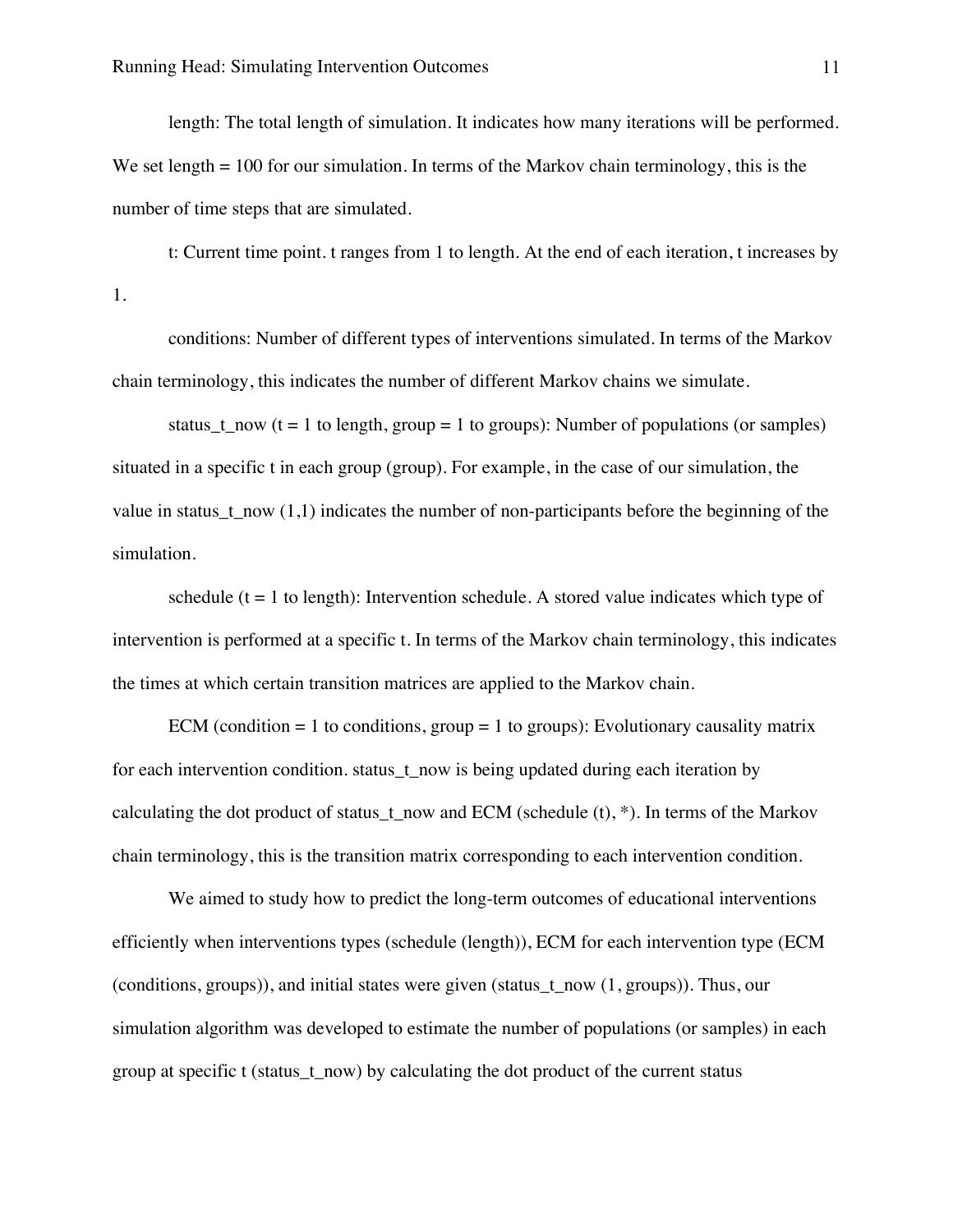(status t\_now) and ECM (ECM) iteratively. It implemented the way of transition calculation explained in the introduction section. In order to examine the effects of different types of interventions, multiple ECM were created; a matrix was created for each designated intervention condition. At a specific t, the type of matrix that was used for the dot production was determined by a pre-set intervention schedule (schedule).

To evaluate the quality of our simulations, we compared the simulated outcomes with actual intervention experimental data collected from classrooms [18]. Moreover, we also compared whether the simulate outcomes were consistent with what could be predicted from developmental and social psychological theories related to the ideas of zone proximal development (ZPD) and attainable goal setting [19, 20]. We compared the number of student populations situated in different groups (i.e., non-participants and service participants) after conducting different types of educational interventions (i.e., attainable versus unattainable exemplar story interventions, non-moral interventions for the control condition) with different intervention schedules.

The core algorithm of this iterative calculation process is explained in a flowchart (see Fig.  $1)$ 

#### *<Place Fig. 1 about here>*

#### **2.2.Intervention outcome simulation program**

We created classes for the simulation of outcomes of interventions based on ECM and Markov chain. These classes were developed in Python. All Python source codes for classes and simulation tutorials are available online as supplementary materials. These are downloadable from the GitHub, https://github.com/xxelloss/Markov-Learning, or from the Dataverse, http://dx.doi.org/10.7910/DVN/KBHLOD [21]. Readers can learn how to create and conduct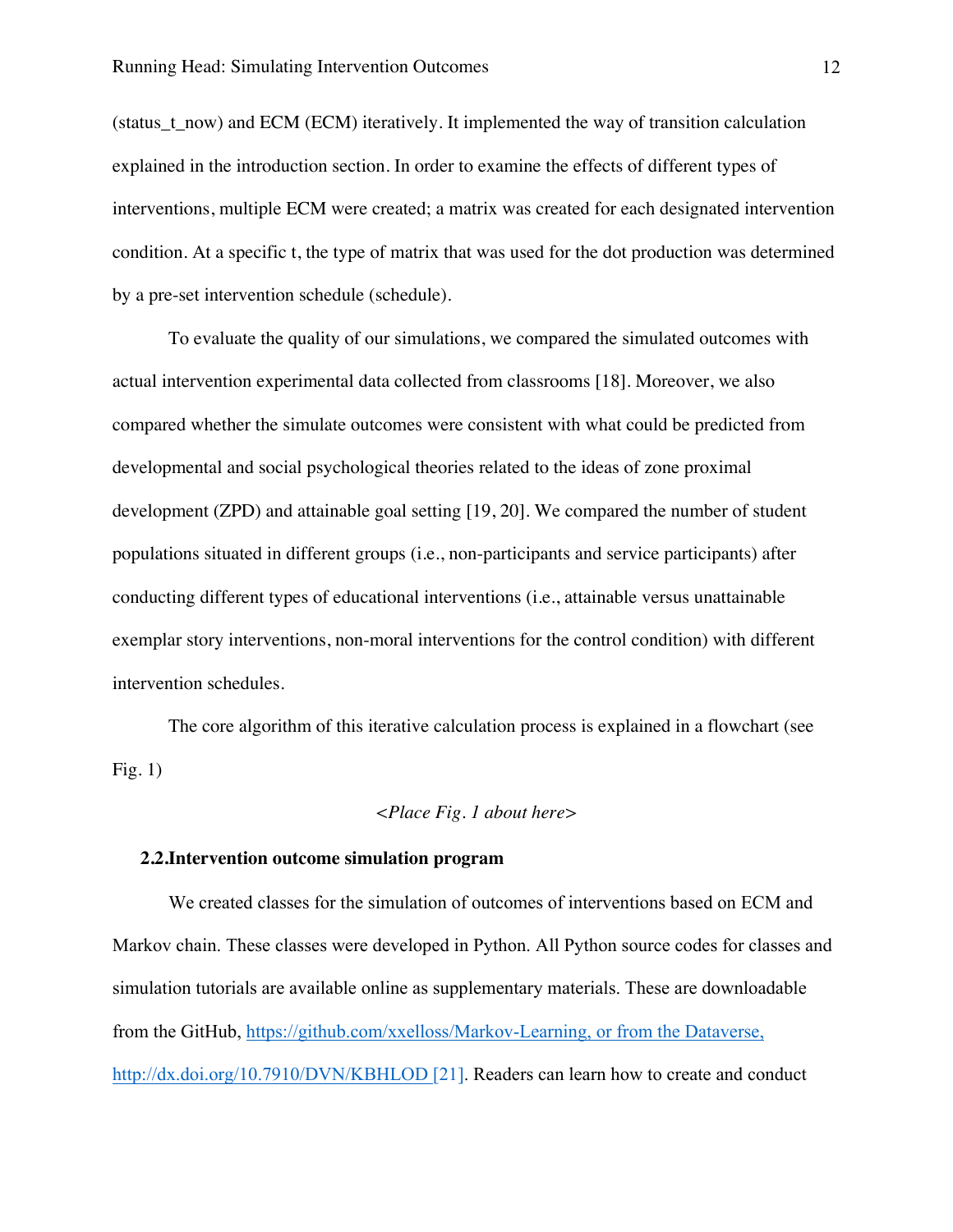#### Running Head: Simulating Intervention Outcomes 13

their own simulation by following the tutorials downloadable from the aforementioned repository. There were two main classes constituting the simulation program: Markov\_learning (Markov learning.py) and ECM matrix (ECM matrix.py).

Markov learning class deals with the simulation model creation and evolution processes. Users can define a specific simulation model using this class while setting multiple intervention schedules containing different intervention conditions for further statistical comparisons. This class implements the evolution of a certain system that is designated to perform a certain intervention schedule from  $t=0$  to a specified period. ECM matrix class contains a constituent matrix of ECM corresponding to a certain intervention condition. This class consists of a matrix representing transitions between *t* and *t+1* for each status. Methods included in this class support the matrix creation and iterative calculation.

In each simulation model, one Markov\_learning class is created. Users need to provide required information, i.e., the number of intervention conditions (Markov learning.conditions), the number of different statuses (Markov learning.size), the length of evolution period (from  $t =$ 0 to the end) (Markov\_learning.length), and the number of intervention schedules to be analyzed (Markov learning.schedules), as parameters at the moment of the creation of this class. Once a Markov learning class is created with all the required parameters, it automatically creates multiple ECM\_matrix classes (Markov\_learning.ECM) according to the preset number of intervention conditions; each ECM\_matrix class is designed to be corresponding to each intervention condition. Users then set each constituent matrix representing transitions between time points and statuses for each intervention condition that is contained by an ECM\_matrix class (ECM\_matrix.matrix).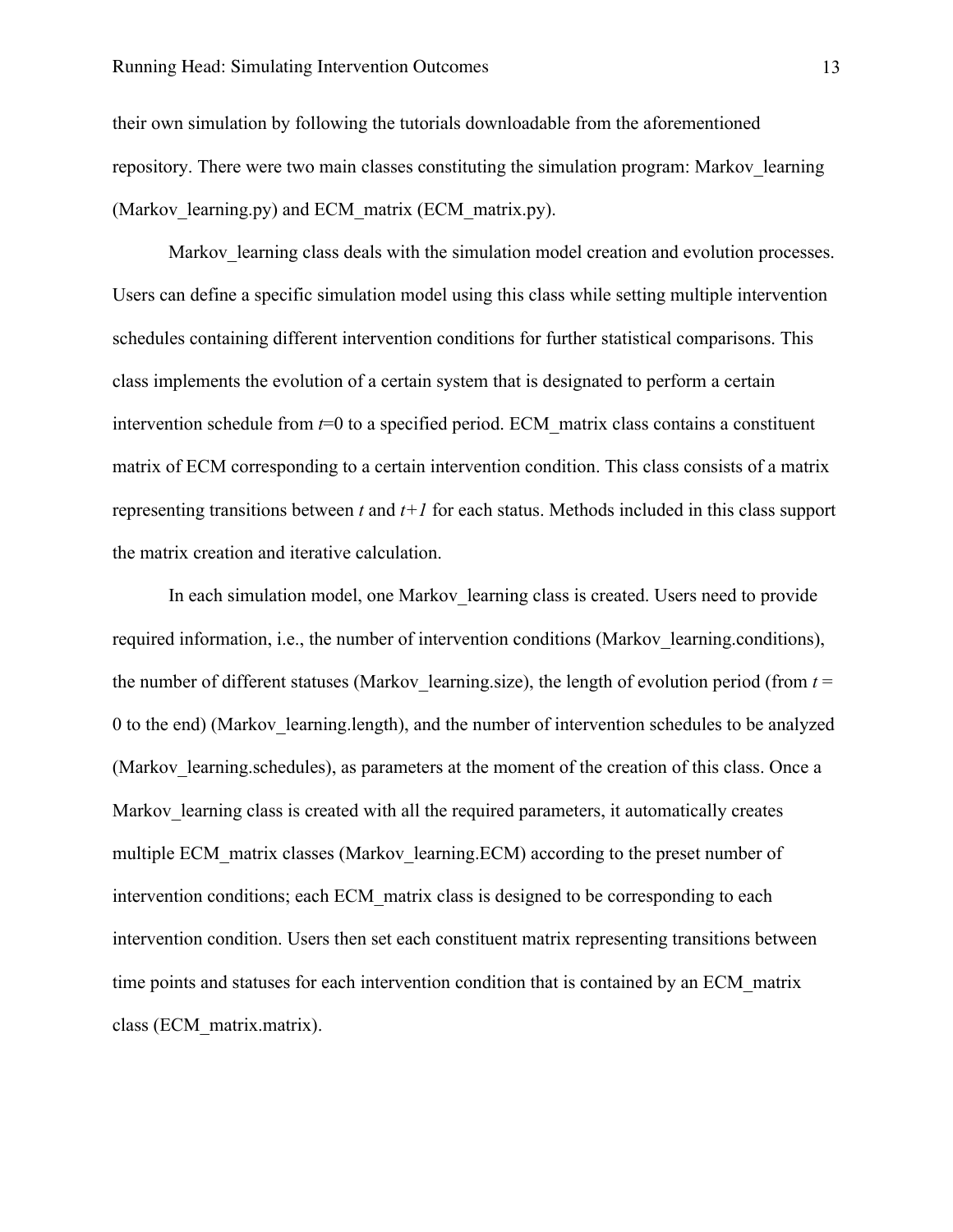Before conducting iterative calculation processes for evolution, users are required to set initial statuses at  $t=0$  (Markov learning status  $t(0)$ ) and intervention schedules (Markov learning.schedule). First, initial statuses at  $t=0$  should be set. The number of statuses follows a pre-set number, Markov learning size. For example, in the sample case presented in the introduction section, the initial statuses can be set in the form of an array, [100, 100, 100]. Second, intervention schedules to be compared should also be determined. For instance, once we set two different intervention conditions, A and B, we can set multiple intervention schedules that will be compared after the end of the evolution process. If N represents the absence of intervention (control condition), then we may set several intervention schedules, such as:

Schedule 1: A, N, A, N, A, N, A, …, N, A, N Schedule 2: A, N, N, A, N, N, A, …, A, N, N Schedule 3: A, B, N, A, B, N, A, …, A, B, N Schedule 4: A, B, N, A, B, N, N, ..., N, N, N

…

Schedule 10: N, N, N, N, N, N, N, ..., N, N, N

The length of each schedule should be identical to the length of intervention periods, specified during the creation of the Markov\_learning class (Markov\_learning.length). Also, the number of schedules to be determined should be identical to the preset number of schedules in the class, Markov learning. schedules. Unlike the case of the previous simulation program [1] that only enabled users to set intervention schedules containing only one intervention condition and control condition with regular intervals (e.g., Schedules 1, 2, and 10), the simulation program developed in the present study enables users to set schedules with multiple intervention conditions with irregular intervals (e.g., Schedule 3 and 4).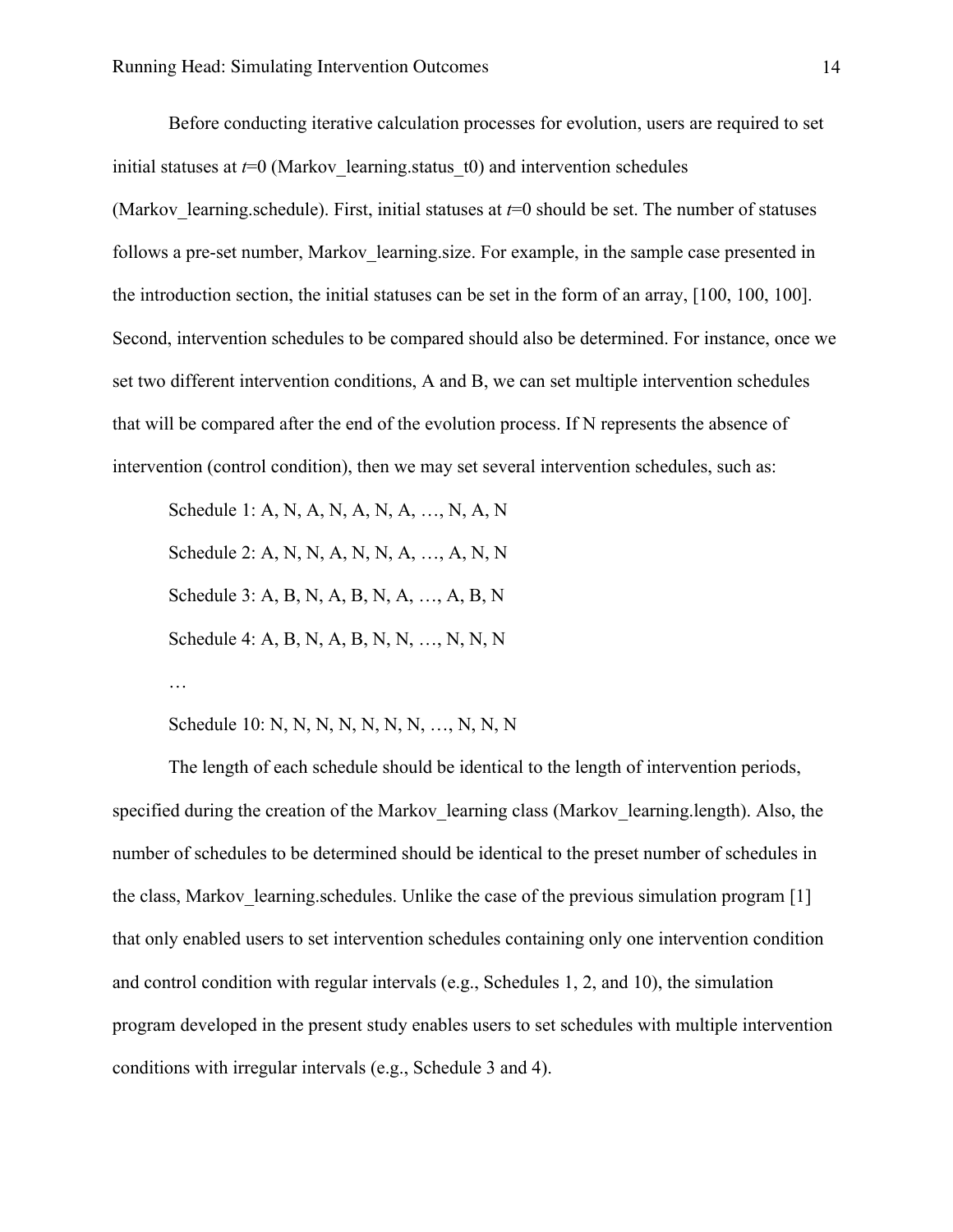Once all intervention conditions and schedules are set, evolution processes that are constituted by a series of iterative transitions between *t* and  $t+1$ , from  $t=0$  to Markov learning.length, can be initiated. Transitions in statuses between *t* and  $t+1$  are calculated using the equation presented in the introduction section. If the current *t*=0, statuses at *t*=1 are calculated based on the preset Markov learning status t0 values. Calculated statuses at  $t+1$  are stored and updated in an array, Markov learning status t now. After the end of the whole evolution processes until  $t=$ Markov learning.length, status values from  $t=0$  to *t*=Markov\_learning.length are printed out in text files for further statistical analyses. Each text file contains status values for each intervention schedule. The text files were analyzed with STATA.

#### **2.3.Sample simulations and dataset**

In the present study, we performed a total of five simulations as pilots using the developed classes. Three of them were based on an experimental dataset collected from intervention experiments that were previously conducted [16, 17, 22]. These three simulation trials were performed in order to predict long-term, large-scale outcomes of the educational interventions designed by the previous intervention experiments that were conducted within a small-scale context (labs and classrooms) during a short period (2-3 months). ECM for these three simulation trials were created from the real experimental data. Two other simulations were performed using ECM created from hypothetical cases. These simulation trials predicted outcomes from hypothetical intervention designs based on social and educational psychological theory [20, 23–26]. Further details pertaining to the nature of intervention experiments and datasets are elaborated in each subsection in the results section, focusing on each simulation trial.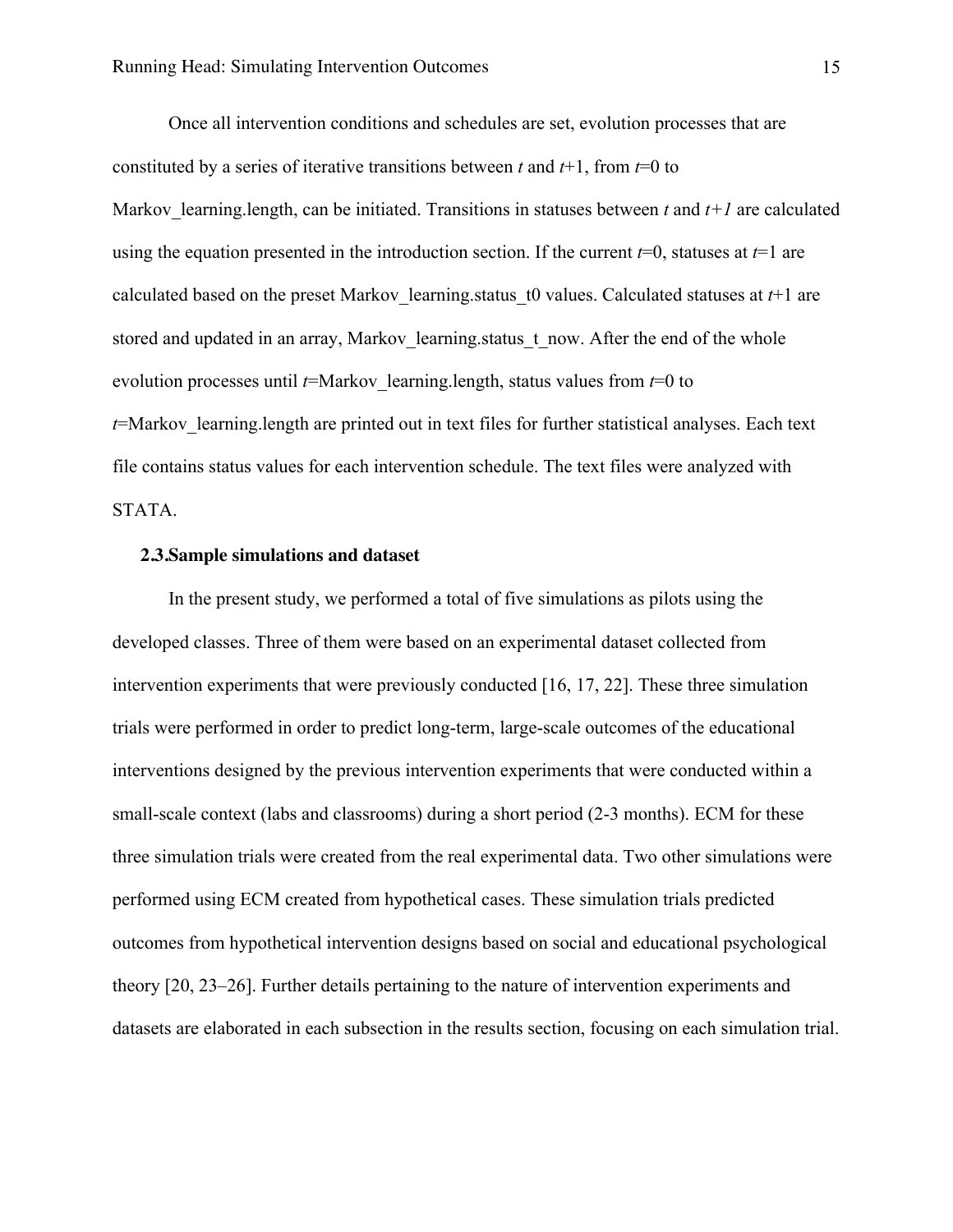#### **2.4.Statistical analyses**

We conducted several statistical analyses in order to test whether the developed simulation program could provide simulation results that were consistent with the findings from the real experiments (simulations 1 and 2) and psychological theories (simulations 3 and 4). In the case of simulations 1 and 2, we utilized t-test and mixed-effects analysis methods to test whether the different types and frequencies of interventions produce significantly different outcomes as shown by the previous social psychological experiments [16, 17]. In the cases of simulations 3 and 4, we conducted mixed effects analyses to examine whether different types of hypothetical interventions might produce significantly different longitudinal outcomes as predicted based on the previous social psychological theories [20, 24, 25]. Further details pertaining to simulation and statistical methods are explained in each section below introducing each simulation trial.

## **3. Simulations and Results**

### **3.1.Simulation 1**

In simulation 1, we simulated the long-term outcomes of moral educational interventions based on experimental data collected by the previous experiments [16, 17]. These experiments tested what types of moral stories can effectively promote students' engagement in prosocial activities, particularly voluntary service activities. In these experiments, data collected from 54 college students was used. The students were randomly assigned to three groups: the attainable and extraordinary moral story groups, and the control group; 17, 18, and 19 students were assigned to each group, respectively. The attainable group was presented with moral stories demonstrating attainable voluntary service engagement (requires a commitment for less than two hours per week) written by peer college students. The students assigned to the extraordinary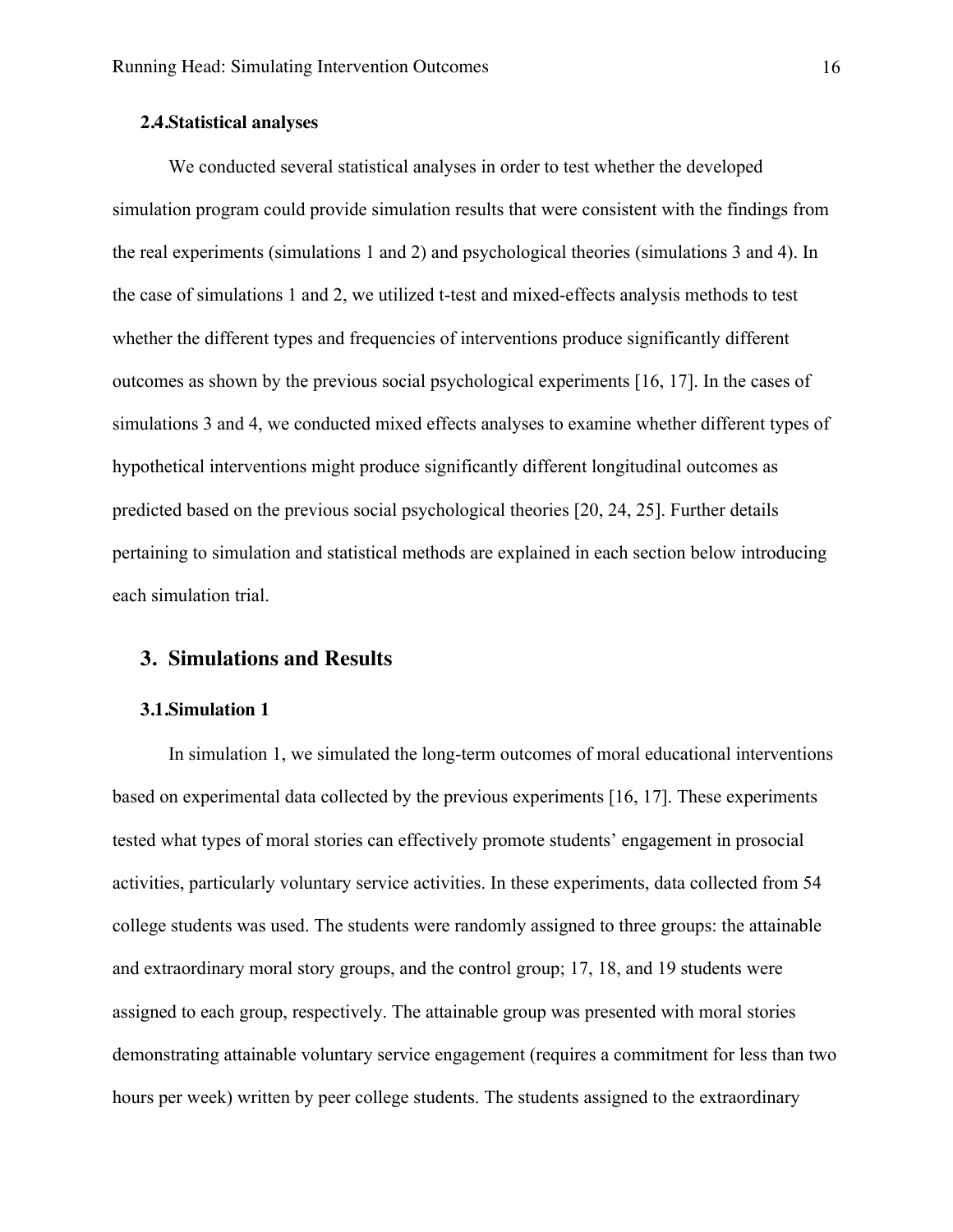group were presented with stories of service engagement that were perceived to be very difficult to emulate for college students (requires a commitment for more than ten hours per week). The control group was presented with non-moral stories, such as sports news reports. Before the beginning of the intervention session, each student was provided with a survey form asking the student's initial voluntary service engagement. During the intervention session, students were presented with the type of stories matching with their group assignment. 1.5 months after the end of the intervention session, a, post-test, voluntary service engagement survey form was distributed to the students.

From the collected dataset, we created three ECM for three experimental conditions. These ECM demonstrate changes in the number of service participants and non-participants between the pre- and post-test periods. Table 2 shows ECM for the attainable and extraordinary moral story conditions, and the control condition.

### *<Place Table 2 about here>*

We conducted iterative evolution processes from  $t=0$  to 100 (100 iterations) using the created ECM. The time gap between *t* and *t*+1 was 1.5 months, which was identical to the actual time gap between the pre- and post-tests in the intervention experiment. We set [127 (participants), 111 (non-participants)] as the initial value at *t*=0. While conducting the evolution processes, we applied different intervention frequencies to examine what is the minimum required frequency of interventions to produce significant outcomes. More specifically, we set 50 different schedules with different intervals as follows:

Schedule 1 (no interval, one I per every 1.5 months): I, I, I, I, ..., I, I, I, I Schedule 2 (interval = 1, one I per every 3 months): I, C, I, C, ..., I, C, I, C Schedule 3 (interval = 2, one I per every 4.5 months): I, C, C, I, ..., I, C, C, I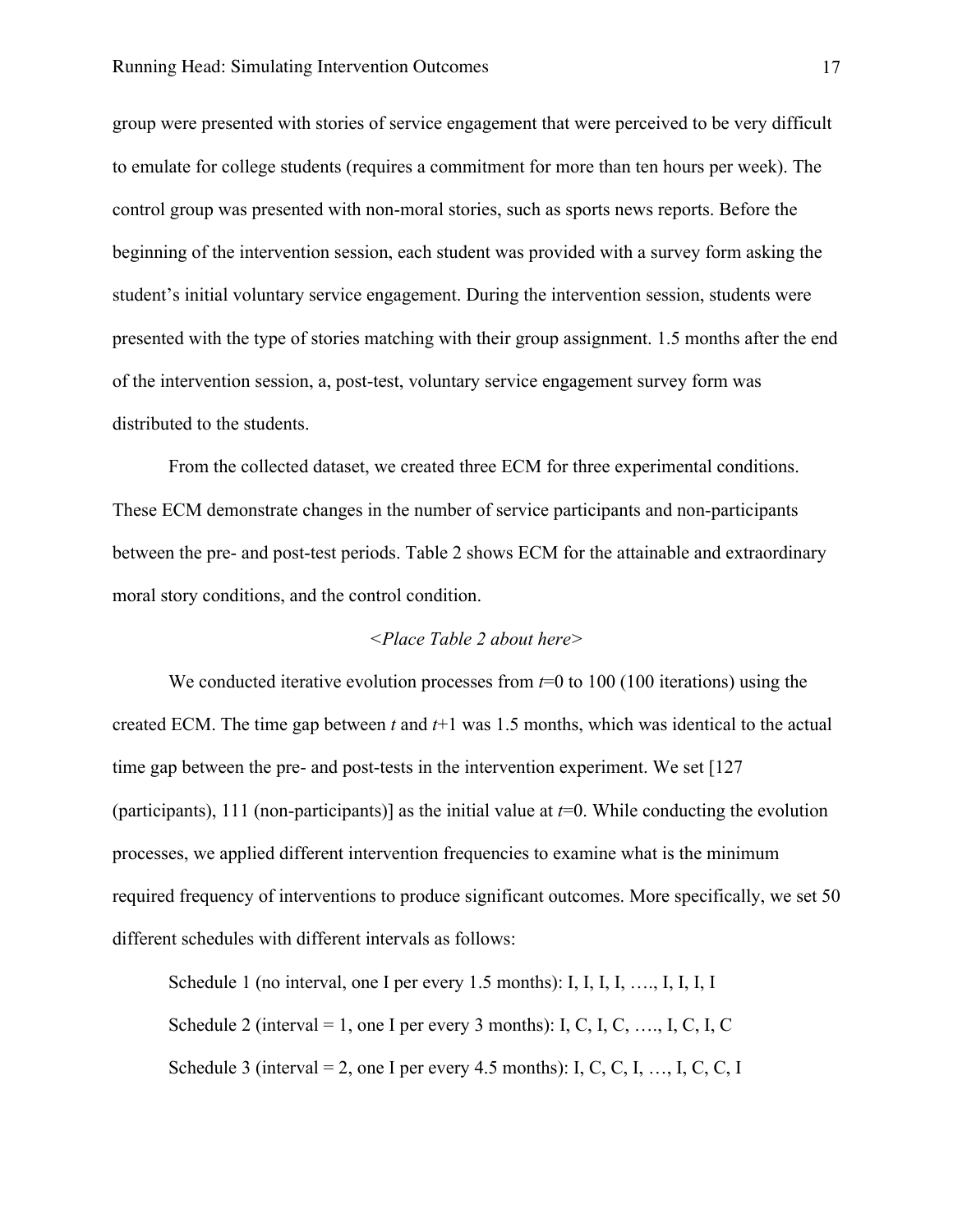…

Schedule 50 (interval = 49, one I per every 75 months): I, C, C, C, ..., C, C, C, C (I: intervention, C: control condition)

We performed evolution processes for these 50 intervention schedules for both intervention types, attainable and extraordinary moral story interventions. After performing all evolution processes, we compared the mean number of service participants versus that of nonparticipants in each intervention schedule using the t-test. We examined the significance of the difference and resultant Cohen's *D* value as the indicator for effect size in each intervention schedule. In the case of the calculation of *p*-values, we applied Bonferroni's correction for multiple comparisons, since we simulated three different experimental conditions.

## *<Place Figs. 2 and 3 about here (Color)>*

Fig. 2 shows how the mean number of participants and non-participants changes according to the type and frequency of intervention. Fig. S1 demonstrates changes in the *p*-value, and Fig. 3 demonstrates Cohen's *D* value from schedule 1 to 50 when the attainable moral story intervention was applied. Overall, the attainable moral story intervention positively contributed to the increase of service participants, and this result was in line with the original experimental study [17]. According to the result, the attainable moral story intervention should be applied at least once per every 36 months (schedule 24) in order to produce a statistically significant difference  $(p < .05)$  between the numbers of service participants and non-participants. Furthermore, in terms of the effect size, the intervention should be conducted at least once per every 15 months (schedule 10) to produce a large effect size (*D* > .8) or per every 36 months (schedule 24) to produce a medium effect size  $(D > .5)$ .

*<Place Fig. 4 about here (Color)>*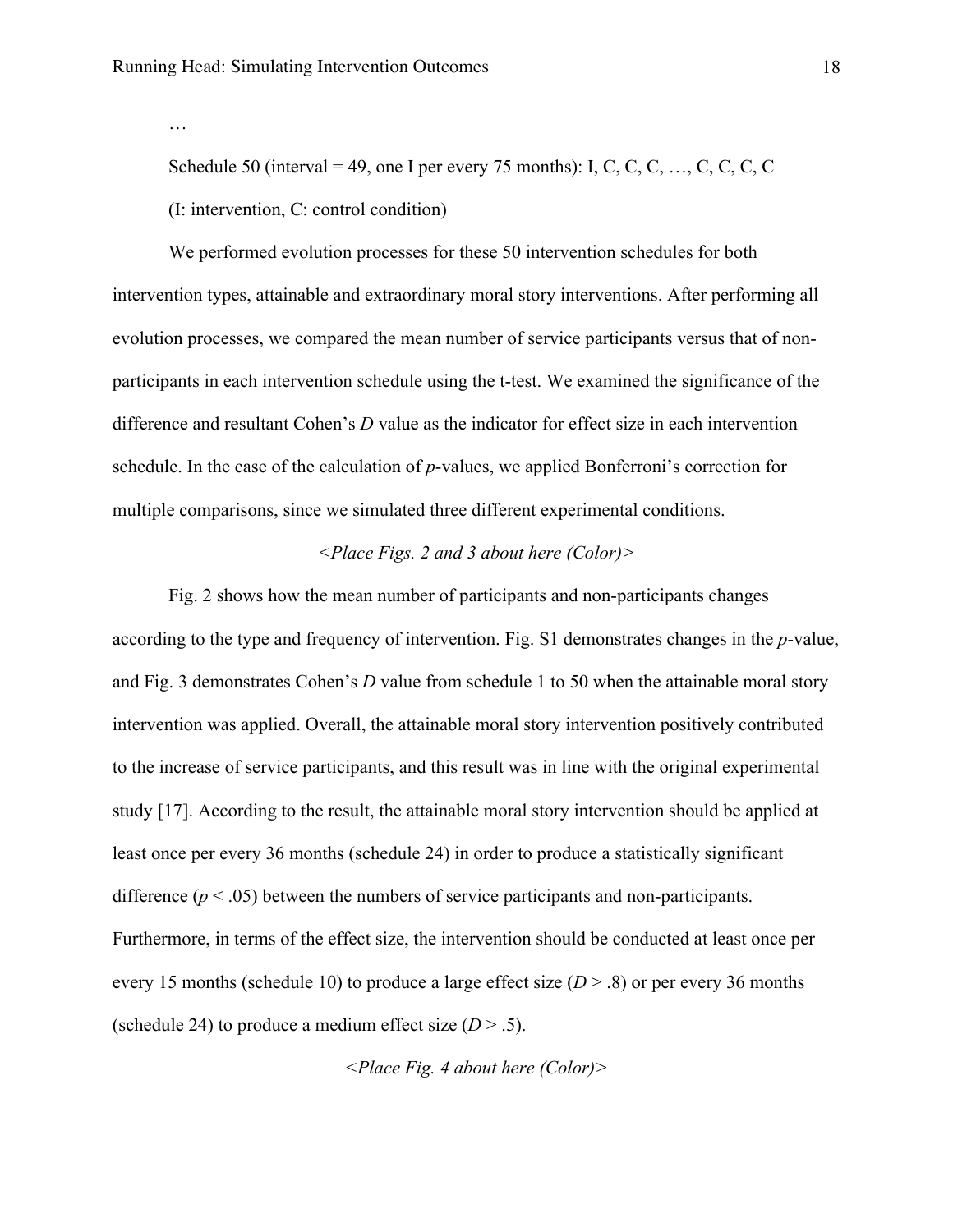Figs. 4 and S2 show outcomes when the extraordinary moral story and control conditions were compared. Overall, this intervention decreased the number of participants. The t-tests indicated that first, when this intervention was applied at least once per every 48 months (schedule 32), the difference between the numbers of service participants and non-participants became statistically significant at  $p < .05$  (see Fig. S2). Second, the intervention should be conducted at least once per every 15 months (schedule 10) to produce a large effect size  $(D > .8)$ or per every 36 months (schedule 24) to produce a medium effect size  $(D > .5)$  (see Fig. 3).

Simulation 1 demonstrated how the developed simulation program can predict long-term outcomes of different types of interventions based on relatively short-term, small-scale experimental data. The overall simulation results were coherent with the findings from the previous intervention experiment that reported significant differences in the promotion of service participants between different intervention conditions. The simulation was also able to estimate the required minimum frequency of the application of interventions in order to produce significant outcomes with a large effect size.

#### **3.2.Simulation 2**

In simulation 2, we examined cases when interventions were applied irregularly. In other words, simulated intervention schedules in this simulation were designed to have irregular intervention intervals. We set 50 different intervention schedules (from *t*=0 to 100, 100 iterations) using the same dataset and ECM used in simulation 1. Also, identical to simulation 1, we used [127 (participants), 111 (non-participants)] as the initial value at *t*=0. From schedule 1 to 50, the intervals between interventions became sparser. Below are some examples for the schedules:

Schedule 1: I, C, I, C, I, C, I, C, I, C, I, C, I, C, I, ...

Schedule 2: I, C, I, C, C, I, C, C, I, C, C, C, C, ...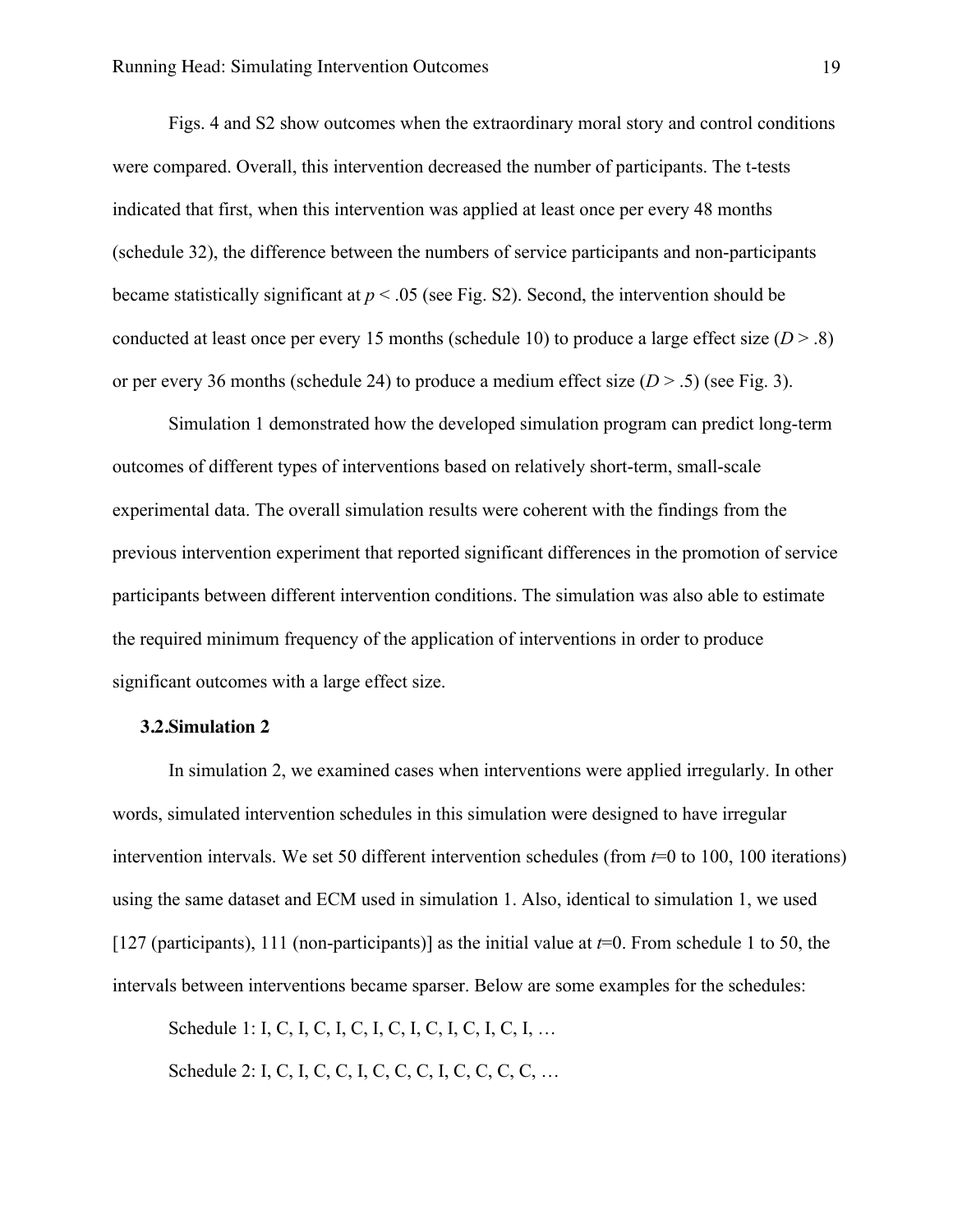Schedule 3: I, C, I, C, C, C, I, C, C, C, C, C, I, C, ...

…

Schedule 50: I, C, I, C, C, C, C, C, C, C, C, C, C, …

(I: intervention, C: control condition; irregular intervals)

We examined whether the number of service participants decreased as the intervention applied less frequently (higher schedule number) when the attainable story intervention applied by conducting mixed-effects analysis. The number of service participants was set as the dependent variable. The designated fixed effect was the schedule number, which was negatively associated with the intervention frequency. We set *t* as the random effect.

#### *<Place Fig. 5 about here (Color)>*

Fig. 5 demonstrates change in the mean number of service participants and nonparticipants from schedule 1 to 50. The result of the mixed-effects analysis reported that the fixed effect, the schedule number, was significant in the mixed-effects model,  $B = -14$ ,  $SE = .01$ ,  $z = -19.01, p < .001, 95\%$  CI [-.15 -.12],  $f^2 = .08$ . In other words, service participation was less likely to be promoted as the attainable story intervention was applied less frequently. Unlike the previously developed simulation program that only allowed the simulation of intervention outcomes when interventions were applied regularly, simulation 2 showed that the simulation program developed in the present study was able to simulate cases with irregular application of interventions.

#### **3.3.Simulation 3**

In this simulation, we created a simulation model based on the theoretical framework of social psychology pertaining to how attainable and extraordinary exemplary stories differentially influence subjects' motivation. According to Bandura & Schunk's (1981) seminal work, setting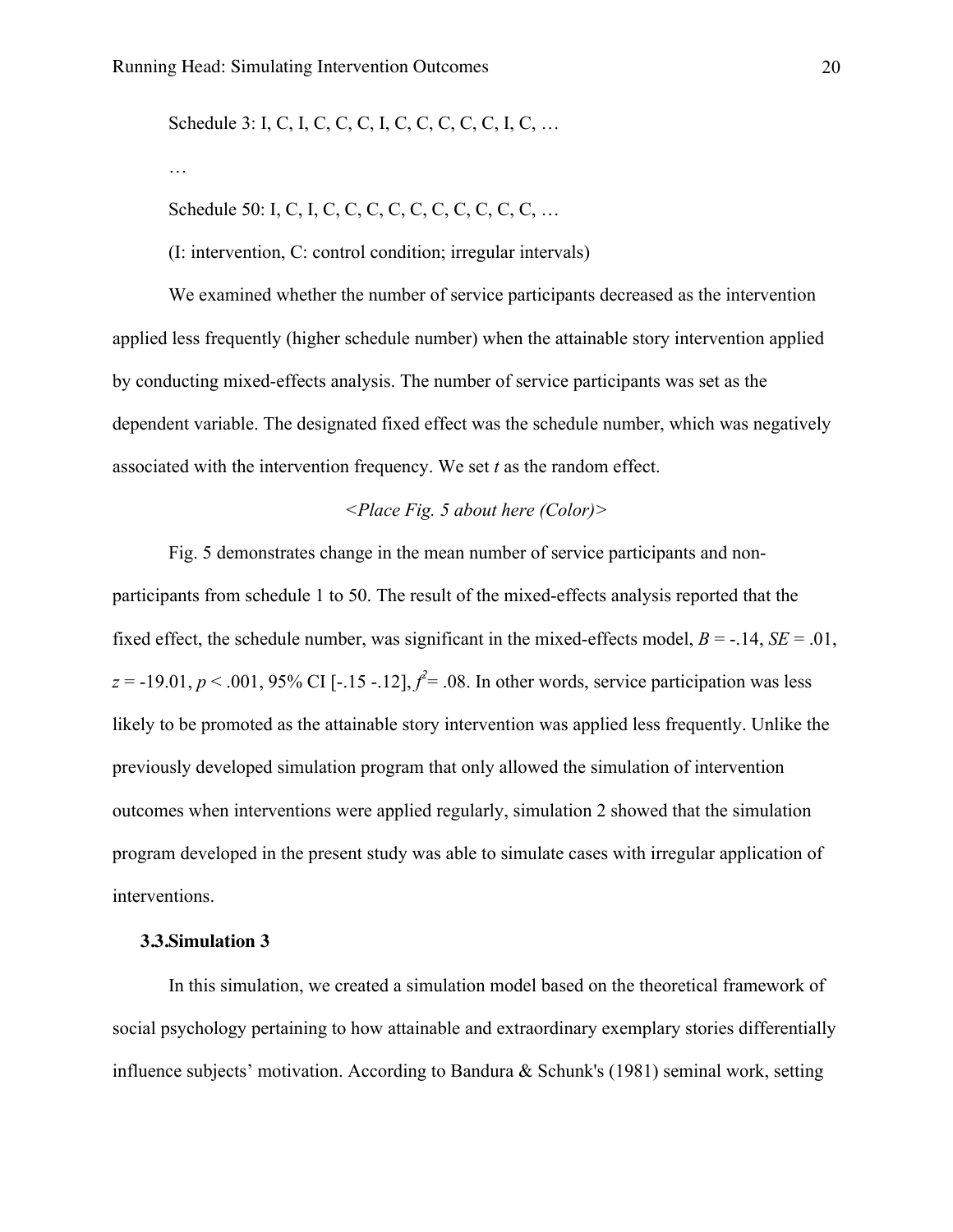#### Running Head: Simulating Intervention Outcomes 21

proximal goals, instead of distal goals, promotes self-efficacy, academic motivation, and achievement more effectively [27]. Similarly, following experimental studies have shown that presenting attainable exemplars and goals was more likely to promote motivation compared to presenting extraordinary exemplars and goals [25, 26]. Merely presenting extraordinary exemplars to people, particularly who did not originally participate in the same behaviors presented by the exemplars, might backfire and decrease the motivation for emulation [28, 29]. Instead, such extraordinary exemplars that are perceived not to be emulatable to ordinary people might promote motivation among people who already engage in the behaviors of the exemplars. Given the idea of ZPD proposed by Vygotsky (1978), such extraordinary exemplars might work as scaffoldings for current participants; after watching more demanding exemplary stories, such current participants might be motivated to do more challenging tasks.

Based on these psychological studies, we hypothesized that first, the presentation of extraordinary exemplars might reinforce engagement among current participants, but might not make non-participants start engagement. Second, attainable stories might effectively motivate non-participants to initiate participation, but might not intensify the strength of engagement among current participants. Thus, we created three hypothetical ECM, one for the attainable story condition, one for the extraordinary condition, and one for the control condition (see Table 3). The nature of each condition was similar to that in simulation 1. Because the previous two simulations based on real data did not differentiated different degrees of participation, in these ECM, we differentiated current participants into two categories: high and low participants.

### *<Place Table 3 about here>*

Similar to simulation 1, we performed evolution processes from *t*=0 to 100 (100 iterations) and compared 50 different intervention schedules. We set [100 (high participants),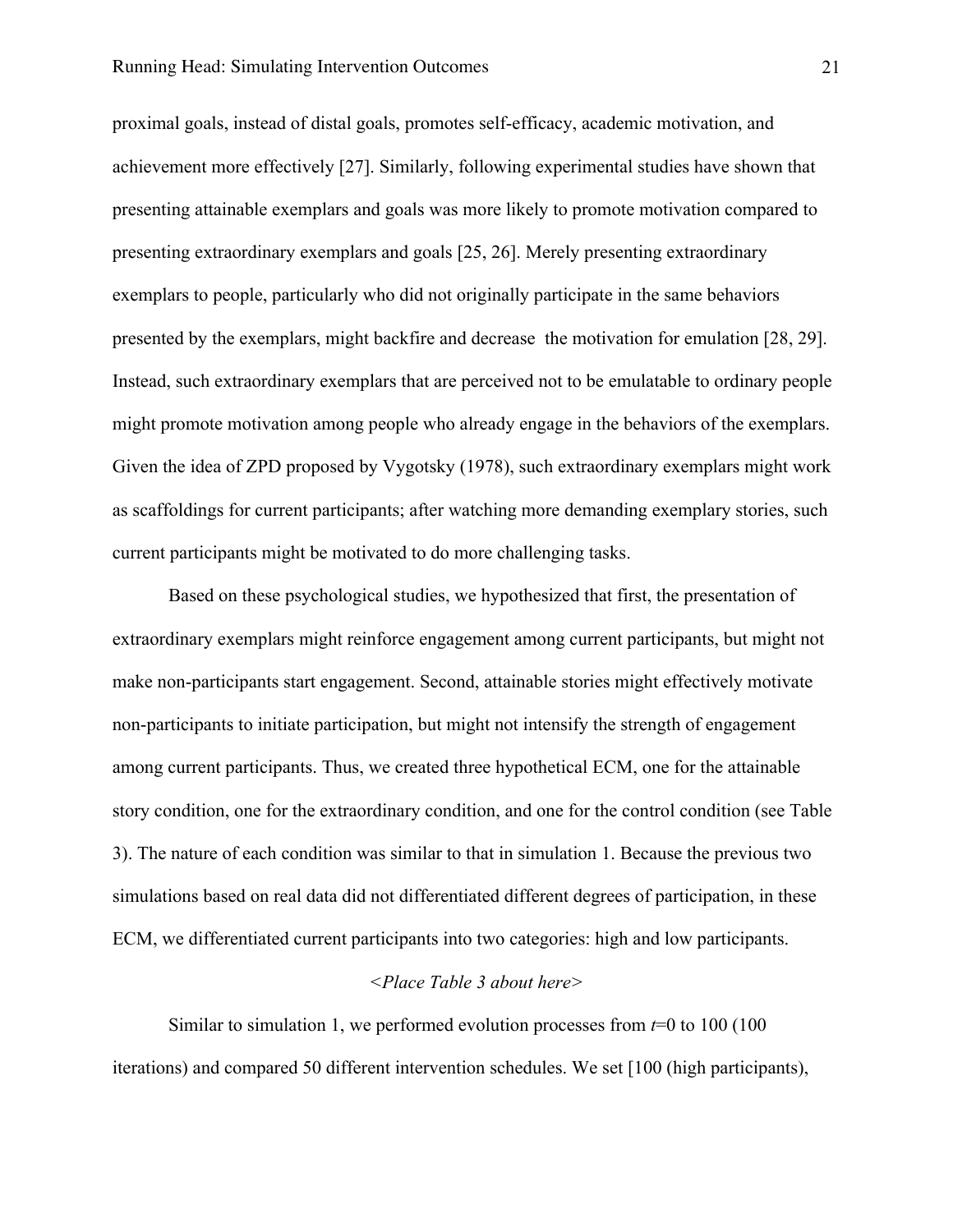100 (low participants), 100 (non-participants)] as the initial values at *t*=0. In order to see how the extraordinary story intervention boosted high participants, we included both the extraordinary and attainable story interventions in the schedules with different intervals. The intervals between the applications of the extraordinary story intervention were adjusted. Here are the created intervention schedules:

Schedule 1 (no interval): E, E, E, E, ..., E, E, E, E Schedule 2 (interval = 1): E, A, E, A, ..., E, A, E, A Schedule 3 (interval = 2): E, A, A, E, ..., E, A, A, E …

Schedule 50 (interval = 49): E, A, A, A,  $A_1, A_2, A_3, A_4, A_5$ 

(A: attainable intervention, E: extraordinary intervention)

As shown above, the extraordinary story intervention was performed less frequently as the schedule number increased. As we hypothesized, the mean number of high participants was expected to decrease and that of low participants was expected to increase as the schedule number increased. In order to test these hypotheses, two mixed-effects analyses were conducted. For both analyses, we set the schedule number as the fixed effect and *t* as the random effect. In the first analysis, the number of high participants was set as the dependent variable, while the number of low participants was set as the dependent variable in the case of the second analysis.

#### *<Place Fig. 6 about here (Color)>*

The results of the mixed-effects analyses demonstrated that first, the schedule number was negatively associated with the number of high participants,  $B = -12$ ,  $SE = .01$ ,  $z = -0.21$ .30, *p*  $2$  - .001, 95% CI [-.13 -11],  $f^2$  = .09 (see Fig. 6). Second, when the number of low participants was set as the dependent variable, the schedule number was positively associated with this dependent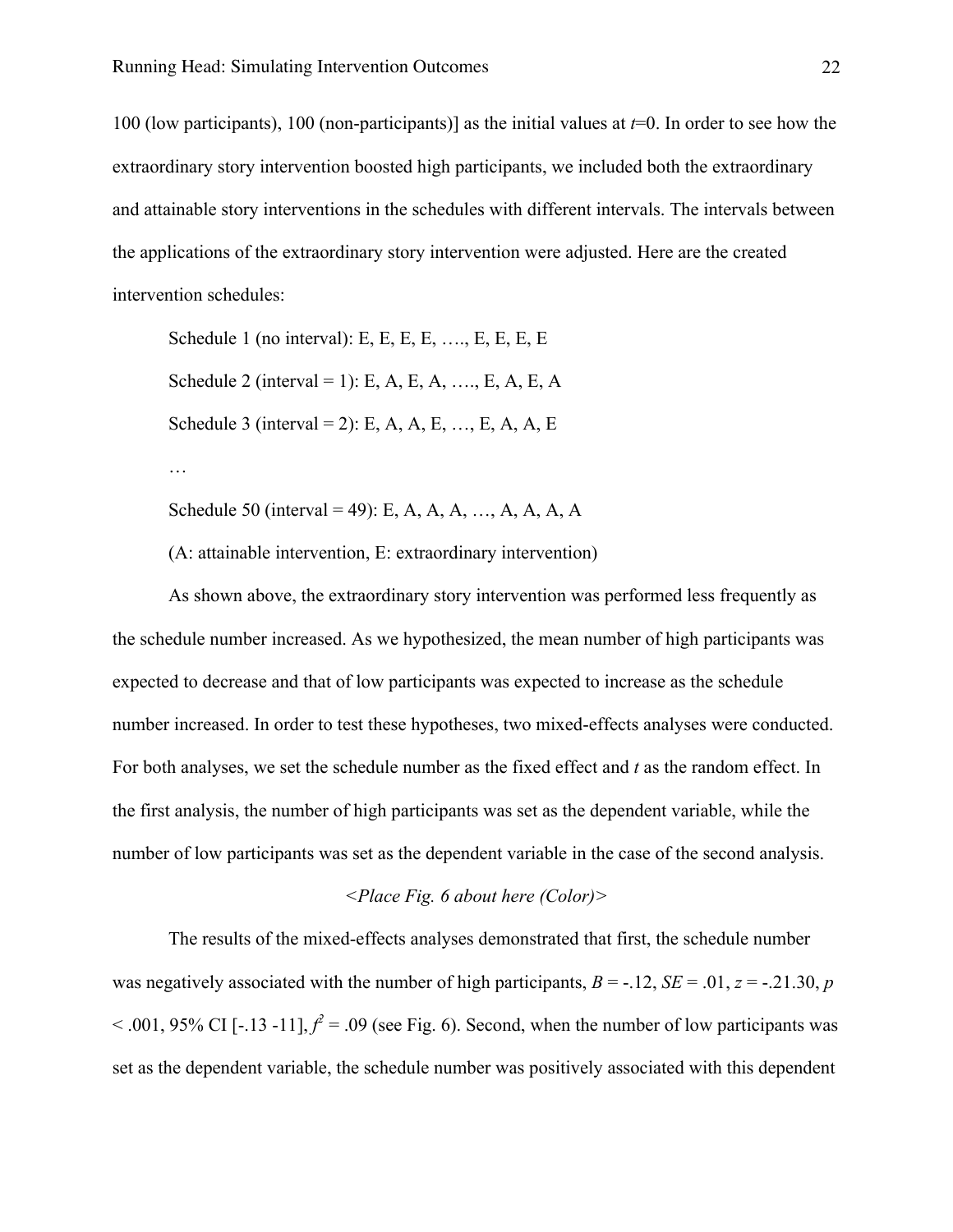variable, *B* = .38, *SE* = .01, *z* = 27.91, *p* < .001, 95% CI [.35 .41],  $f^2$  = .16 (see Fig. 5). As the application of the extraordinary story intervention became more frequent, the number of high participants significantly increased. Instead, when the extraordinary story intervention was performed less frequently, in other words, the frequency of the attainable story intervention increased, the number of low participants increased. These findings were coherent with our hypotheses and the previous psychological studies that have discussed the differentiated influences of attainable and extraordinary exemplars on motivation among different populations.

#### **3.4.Simulation 4**

In this simulation, we used the ECM created in simulation 3 in order to simulate whether the order of different types of interventions significantly influenced outcomes (e.g., attainable extraordinary vs. extraordinary —attainable). Here are five intervention schedules simulated:

Schedule 1: A, E, C, A, E, C, …., C, A, E, C, A, E

Schedule 2: E, A, C, E, A, C, …., A, C, E, A, C, E

Schedule 3: A, A, C, A, A, C, …, A, C, A, A, C, A

Schedule 4: E, E, C, E, E, C, …, E, C, E, E, C, E

Schedule 5 (control condition): C, C, C, C, C, C, …, C, C, C, C, C, C

(A: attainable intervention, E: extraordinary intervention, C: control condition)

Similar to the previous simulation, we performed evolution processes from *t*=0 to 100 (100 iterations) with the initial values [1000 (high participants), 1000 (low participants), 1000 (non-participants)] at *t*=0.

According to the previous psychological studies that have demonstrated different influences of different types of exemplars on motivation [19, 20, 25, 26], we hypothesized that the number of high participants, participants showing strong engagement, would be maximized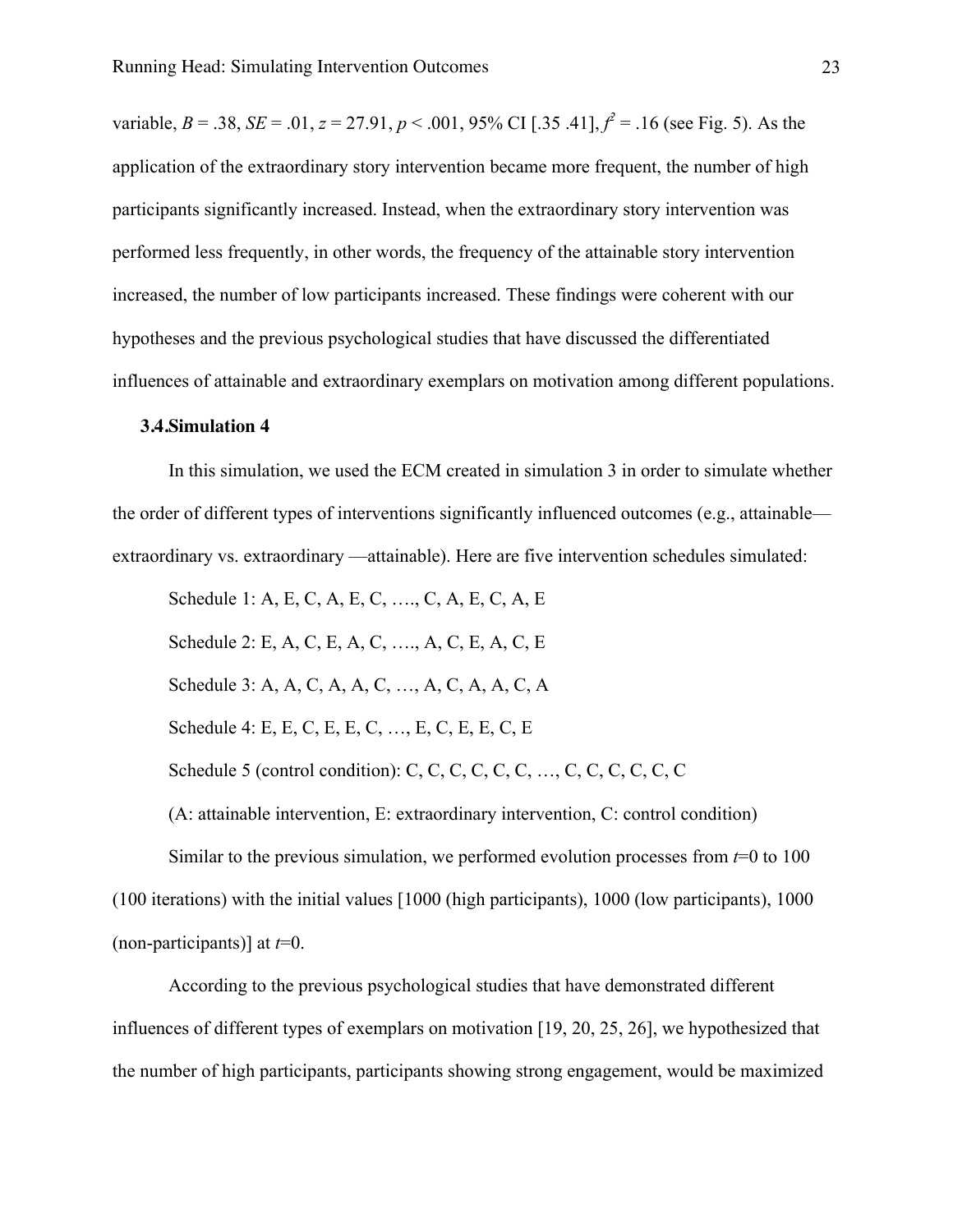when the attainable story intervention was performed followed by the extraordinary story intervention. In order to test this hypothesis, we conducted mixed-effects analyses. The number of intervention schedules was set as the fixed effect; to examine which intervention schedule performed best, we treated the schedule number as a categorical variable. We set *t* as the random effect. Similar to the previous simulation, both the numbers of high and low participants were used as dependent variables. Furthermore, we performed one-way ANOVA to figure out which intervention schedule outperformed the other in terms of the numbers of high and low participants. For the post-hoc test, we utilized Scheffe's method.

### *<Place Tables 4 and 5 about here>*

The results from the mixed-effects analyses are presented in Table 4. As shown, we found significant differences in the numbers of three different types of participants between different intervention schedules. Furthermore, the results of the one-way ANOVA and post-hoc tests also demonstrated significant differences as well (See Table 5). In the case of the high participant number as the dependent variable, schedules 1 and 4 showed the similarly highest, while the control condition, schedule 5, showed the lowest number. In the case of the number of low participants, schedules 1 and 2 both showed the greatest mean values, while schedules 4 and 5 both showed the smallest mean values. Finally, when we examined the number of nonparticipants, schedule 5 showed the highest value, while schedules 1 and 3 both showed the lowest values; in other words, the number of participants including both high and low participants was highest when schedule 1 or 3 was applied. Given these findings, in order to maximize participation regardless of its degree, schedule 1 or 3 was most effective. Between these two schedule, schedules 1 and 3, schedule 1 was more effective to increase the number of high participants. These findings supported our hypothesis based on the previous psychological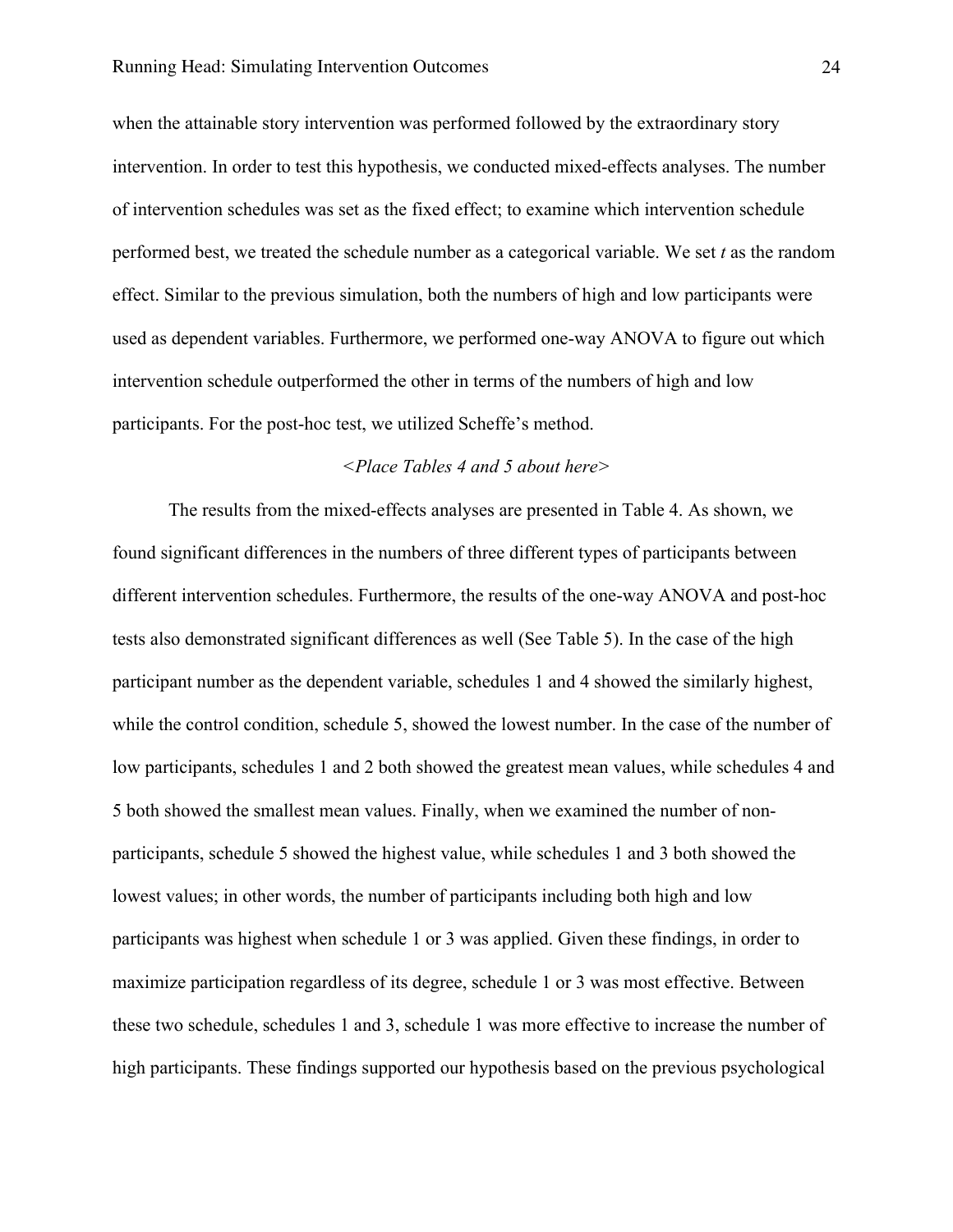studies that the attainable story intervention followed by the extraordinary story intervention should be applied to effectively promote overall engagement, and eventually, strong engagement.

## **4. Discussion**

Large-scale implementation efforts require making decisions about duration, frequency, and sequencing of different types interventions to maximize learning outcomes. To facilitate decision-making about these implementation parameters, we developed and tested a new multipurpose simulation program, implemented in Python, enabling researchers, educators, and policy makers to simulate long-term outcomes of interventions using relatively small data sets. Unlike the previously published studies that also used ECM and Markov chain to address a specific research question with a single dataset [1, 15], we developed a simulation program that can perform simulations with different datasets, including both a real lab dataset and a hypothetical dataset created based on the previous psychological studies. In addition, the presented program allows simulating multiple interventions with different duration and sequencing configurations. This builds on our previous work that focused on simulating outcomes of a single intervention with varying durations and frequencies [1]. Findings from the present study suggested that users will be able to utilize our simulation program to scale-up their intervention designs that were initially developed in a small scale or to set hypotheses for longterm, large-scale experiments based on small-size pilot data.

As we mentioned in the introduction, even brief psychological and educational interventions can produce significant long-term outcomes, so researchers, educators, and policy makers should be cautious when they intend to apply interventions initially developed in a lab to real educational settings. In order to address this issue, our simulation program can provide useful insights regarding types of interventions, frequencies of intervention application, and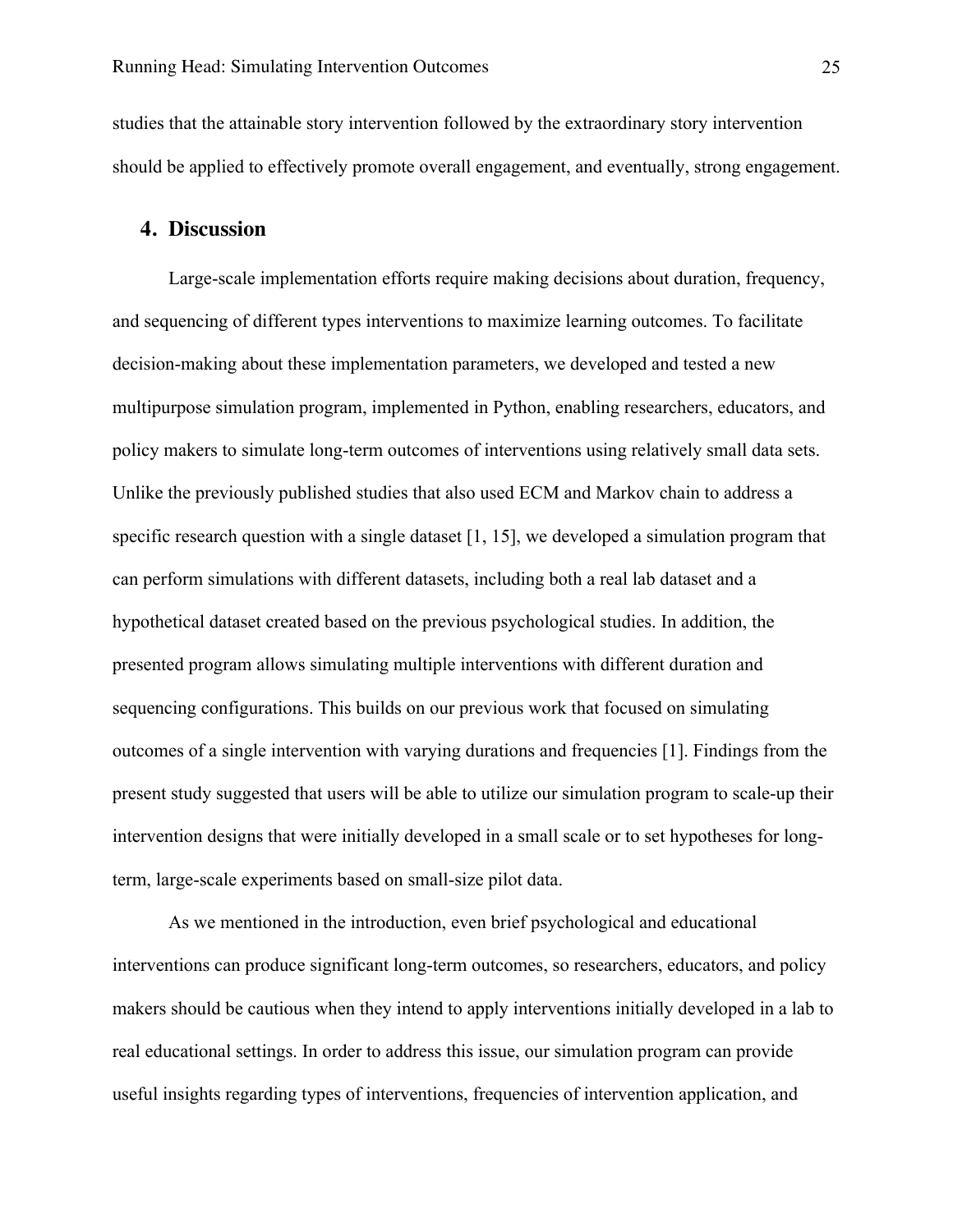intervention schedules in order to maximize positive intervention outcomes. Furthermore, as we did in simulations 3 and 4, it is possible to create hypothetical ECM that reflect theoretical assumptions and simulate long-term evolution processes with our program. Because it would be difficult to conduct large-scale longitudinal experiments to measure the actual effectiveness of interventions, due to limited time and resources, the developed simulation program will enable researchers to conduct such experiments, to formulate hypotheses for their experiments based on the previous studies. In addition, because we programmed Python classes to implement the simulations, instead of programming customized simulation programs, the present study can enable users to create their own simulation models using their own datasets. Users can perform their own simulations by modifying one of the tutorial source codes that implemented the four simulations.

Using computational models to support decision making about large-scale implementations aligns with the current emphasis on evidence-based practices in education [30], burgeoning efforts in connecting insights from lab studies with educational practice and policymaking [31], and proposals on enhanced rigor of predictive models over explanatory models in psychology [10]. Here we presented a platform for the application of Markov models to extrapolate results from short-term, small-scale intervention studies to inform large-scale implementations. Computational predictive models provide researchers and practitioners with an analytic method to connect evidence from smaller-scale lab or classroom studies with largerscale practices and policies. One impediment for mainstream adoption of such methods is the technical complexities and difficulties of developing computational models for educational researchers, who are not trained with these methods. We addressed this by developing and making available a set of Python libraries. The simulation platform presented here can be used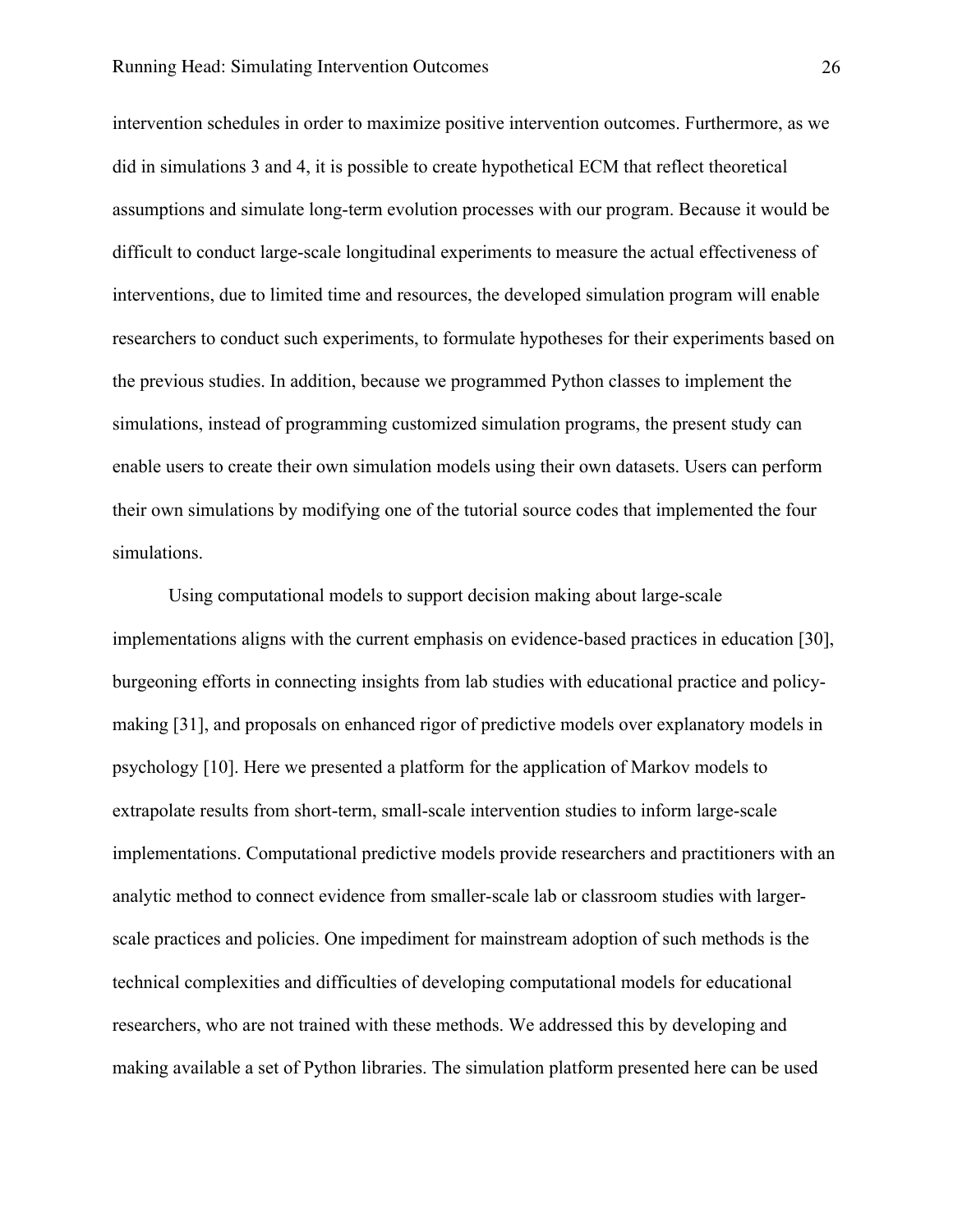by researchers doing work in a wide range of fields in education (e.g., special education, literacy, STEM education).

Predictions for future outcomes can also be conducted by using *deep learning* [1, 32]. Deep learning is a promising machine learning algorithm that can efficiently learn from collected data (or so-called training data) and expose implicit hidden patterns or structures within the data, called the *model*. Once the model is learned, it can be used to predict unobserved cases, often achieving the state-of-the-art prediction accuracies over any other machine learning algorithms. Various deep learning architectures for different target applications have been proposed and shown successful in the literature: CNN (Convolutional Neural Network) for computer vision tasks and RNN (Recurrent Neural Network) for tasks involving sequences (such as speech recognition and language processing) are the prototypical architectures [28-30]. Indeed, one may be able to achieve an improved prediction performance by applying deep learning, especially the RNN-type architecture, to our task.

However, we decided to use the ECM and Markov chain method in the present study given its strengths compared with the deep learning method. Although the deep learning method can detect and model complex nature of collected data, models learned by deep learning are constituted by numerous hidden layers with nonlinear activations, making them black-boxes that are not interpretable. Further, the deep learning approach typically requires a much larger amount of training data due to its large number of parameters, and require larger computational power [31, 32]. In contrast to these drawbacks of the deep learning models, our ECM-based approach provides interpretable model parameters and prediction results [6] as well as possesses much fewer number of parameters, resulting in low computational overheads [1].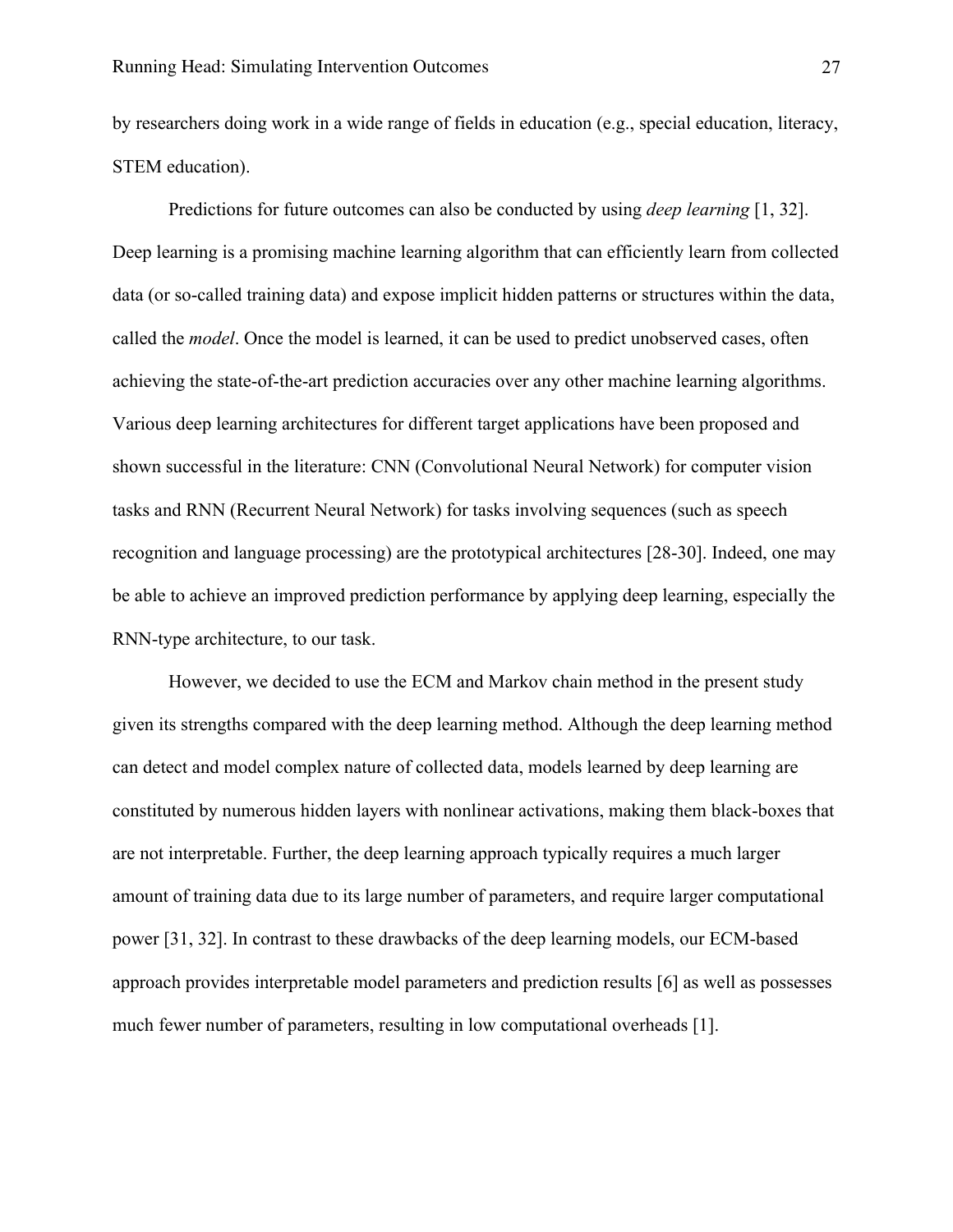There are several limitations in the present study. First, although we developed Python classes for simulations, users who do not have any knowledge of Python and computer programming cannot conduct their own simulations with our program. This limitation might be critical to educators and educational policy makers who are potential users of this program but without programming skills. In order to address this issue, a graphical user interface (GUI) providing a visualized access to the classes should be developed. We plan to address this limitation by developing a GUI module that provides end users with easy access to the developed classes. We will develop both a cross-browser GUI with PyJamas and class-platform GUI with appJar in order to enable end users to use these classes with ease, both in online and offline modes.

Second, this simulation module based on ECM and Markov chain can only predict outcomes in the form of categorical variables; it would be difficult to include covariates (e.g., demographical variables) other than designated ECM to the simulation model. These limitations might prevent potential users who intend to examine effects of associations and interactions between multiple variables. Hence, future studies should test other computer simulation methods, such as the aforementioned deep learning, in order to implement more sophisticated simulations for complicated cases. We intend to develop a deep-learning based simulation program with Google's multipurpose deep learning tool, TensorFlow. We are currently conducting a pilot test with TensorFlow to simulate the intervention dataset. Results from this deep learning simulation will be compared with those from traditional prediction methods, such as regression analysis, to examine whether the deep learning method can allow us to predict intervention outcome more accurately.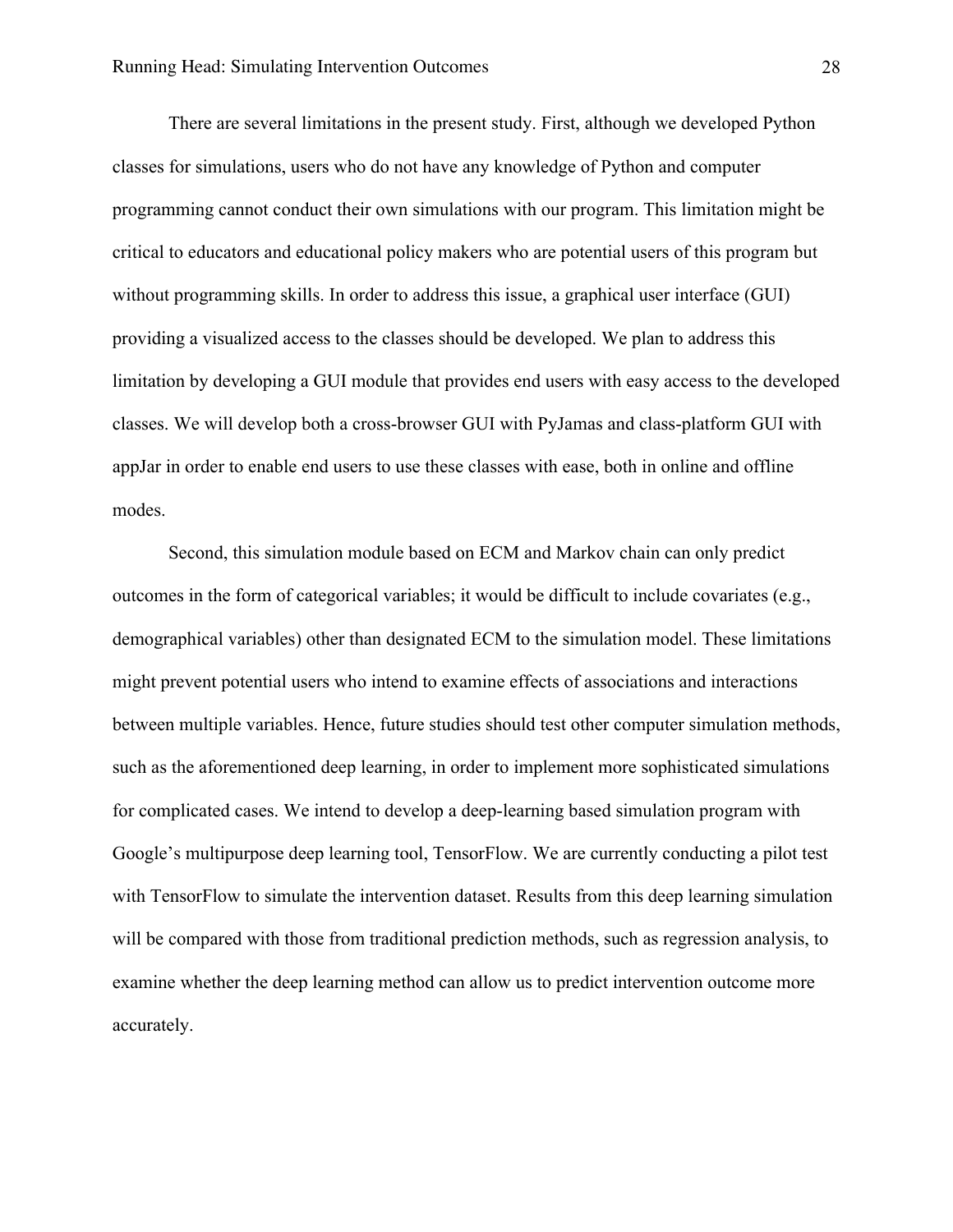Third, the developed simulation can only be used for predicting outcomes and not for inferential statistics. Although we presented some results associated with statistical significances and effect sizes, these results were introduced only for explanatory purposes, not for suggesting that future users can use our simulation classes for statistical tests. We consider implementing the developed classes in R that provides functionalities for more sophisticated statistical analyses in order to address this limitation.

## **5. Supplementary Materials**

All Python source codes for classes and simulation tutorials are downloadable from the GitHub, https://github.com/xxelloss/Markov-Learning, or from the Dataverse, http://dx.doi.org/10.7910/DVN/KBHLOD [21]. numpy, pandas, statsmodels, and scipy should be installed to use Markov-Learning.

## **References**

- 1. Han H, Lee K, Soylu F (2016) Predicting long-term outcomes of educational interventions using the Evolutionary Causal Matrices and Markov Chain based on educational neuroscience. Trends Neurosci Educ 5:157–165. doi: 10.1016/j.tine.2016.11.003
- 2. Walton GM, Cohen GL (2011) A brief social-belonging intervention improves academic and health outcomes of minority students. Science (80- ) 331:1447–1451. doi: 10.1126/science.1198364
- 3. Okonofua JA, Paunesku D, Walton GM (2016) Brief intervention to encourage empathic discipline cuts suspension rates in half among adolescents. Proc Natl Acad Sci. doi: 10.1073/pnas.1523698113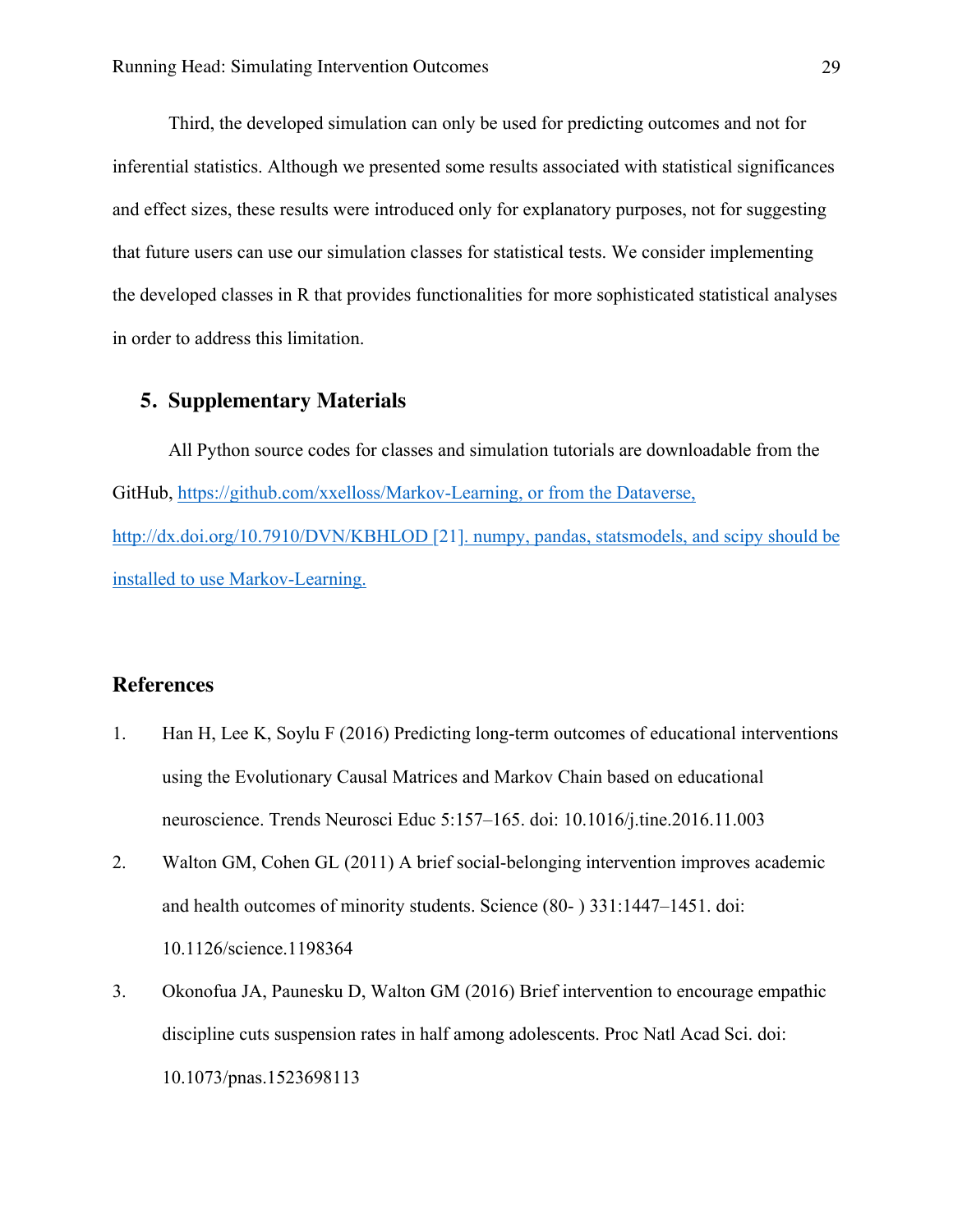- 4. Brown AL (1992) Design experiments: Theoretical and methodological challenges in creating complex interventions in classroom settings. J Learn Sci 2:141–178. doi: 10.1207/s15327809jls0202\_2
- 5. Claidière N, Scott-Phillips TC, Sperber D (2014) How Darwinian is cultural evolution? Philos Trans R Soc Lond B Biol Sci 369:20130368. doi: 10.1098/rstb.2013.0368
- 6. Miton H, Claidière N, Mercier H (2015) Universal cognitive mechanisms explain the cultural success of bloodletting. Evol Hum Behav 36:303–312. doi: 10.1016/j.evolhumbehav.2015.01.003
- 7. Claidière N (2009) Darwinian theories of cultural evolution: models and mechanisms. Ecole Normale Supeieure & Universite Pierre et Marie Curie
- 8. Bertsekas DP, Tsitsikilis JN (2002) Introduction to Probability. Athena Scientific, Nashua, NH
- 9. Page L, Brin S, Motwani R, Winograd T (1998) The page rank citation ranking: Bringing order to the web. Proc 7th Int World Wide Web Conf 161–172.
- 10. Yarkoni T, Westfall J (2017) Choosing Prediction Over Explanation in Psychology: Lessons From Machine Learning. Perspect Psychol Sci 53:174569161769339. doi: 10.1177/1745691617693393
- 11. Shmueli G (2010) To Explain or to Predict? Stat Sci 25:289–310. doi: 10.1214/10-STS330
- 12. Simmons JP, Nelson LD, Simonsohn U (2011) False-Positive Psychology. Psychol Sci 22:1359–1366. doi: 10.1177/0956797611417632
- 13. Loken E, Gelman A (2017) Measurement error and the replication crisis. Science (80- ) 355:584–585. doi: 10.1126/science.aal3618
- 14. Maxwell SE, Lau MY, Howard GS (2015) Is psychology suffering from a replication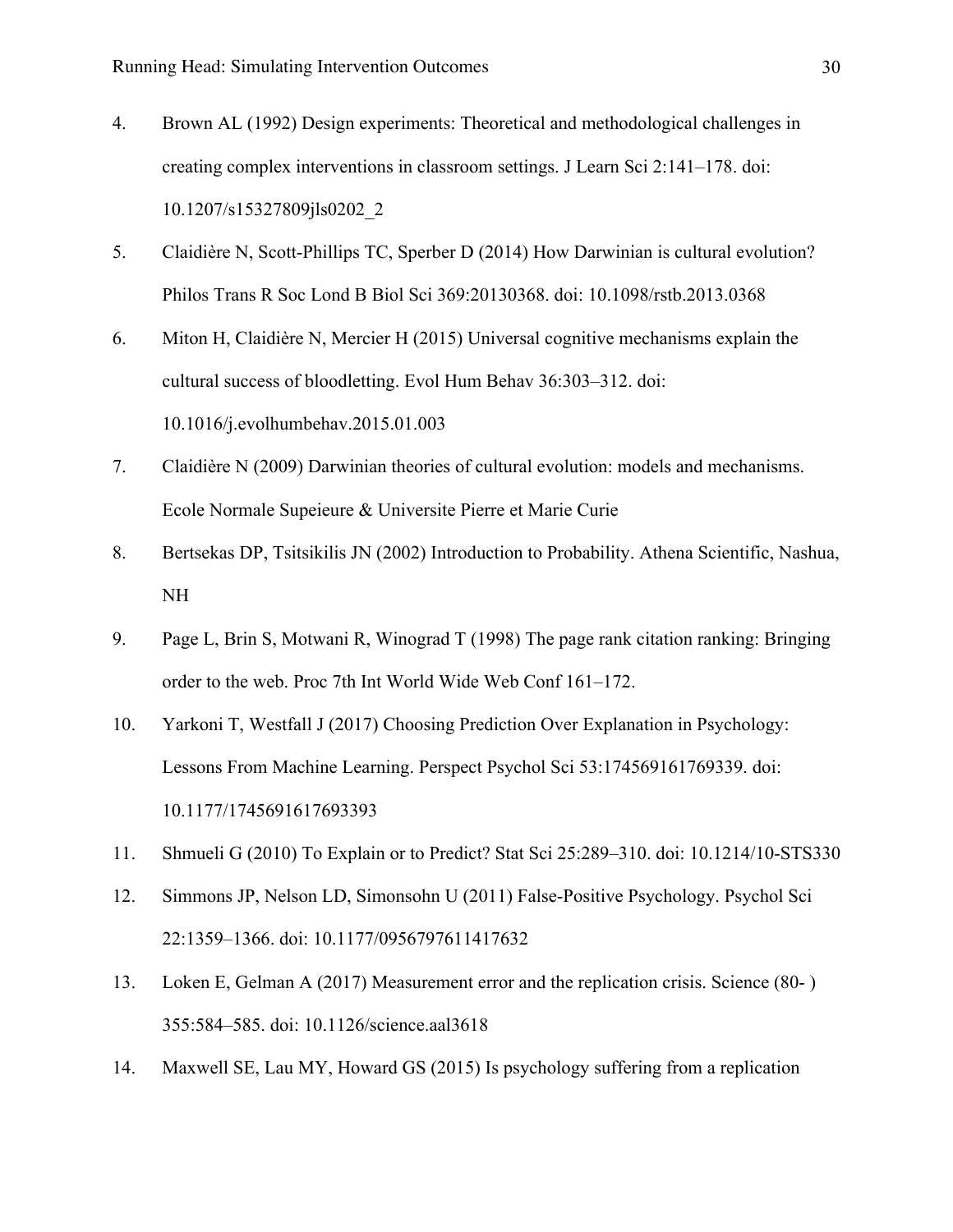crisis? What does "failure to replicate" really mean? Am Psychol 70:487–498. doi: 10.1037/a0039400

- 15. Zhitomirsky-Geffet M, Bar-Ilan J, Levene M (2016) A Markov Chain Model for Changes in Users' Assessment of Search Results. PLoS One 11:e0155285. doi: 10.1371/journal.pone.0155285
- 16. Han H (2016) Attainable and relevant moral exemplars as powerful sources for moral education: From vantage points of virtue ethics and social psychology. Invit. Oral Present. 4th Annu. Conf. Jubil. Cent. Character Virtues
- 17. Han H, Jeong C, Damon W, Cohen GL (2015) Are attainable exemplars more effective at promoting students' moral motivation? Moral Dev. Moral Educ. SIG Pap. Sess. Present. Am. Educ. Res. Assoc. 2015 Annu. Meet.
- 18. Han H, Kim J, Jeong C, Cohen GL (2017) Attainable and Relevant Moral Exemplars Are More Effective than Extraordinary Exemplars in Promoting Voluntary Service Engagement. Front Psychol 8:283. doi: 10.3389/fpsyg.2017.00283
- 19. Vygotsky L (1978) Interaction between learning and development. Readings Dev Child 23:34–41.
- 20. Bandura A, Schunk DH (1981) Cultivating competence, self-efficacy, and intrinsic interest through proximal self-motivation. J Pers Soc Psychol 41:586–598.
- 21. Han H, Lee K, Soylu F (2017) Markov-Learning. doi: 10.7910/DVN/KBHLOD
- 22. Han H (2016) Neuroscientific and social psychological investigation on psychological effects of stories of moral exemplars. Stanford University
- 23. Stock J, Cervone D (1990) Proximal Goal-Setting and Self-Regulatory Processes. Cognit Ther Res 14:483–498. doi: Doi 10.1007/Bf01172969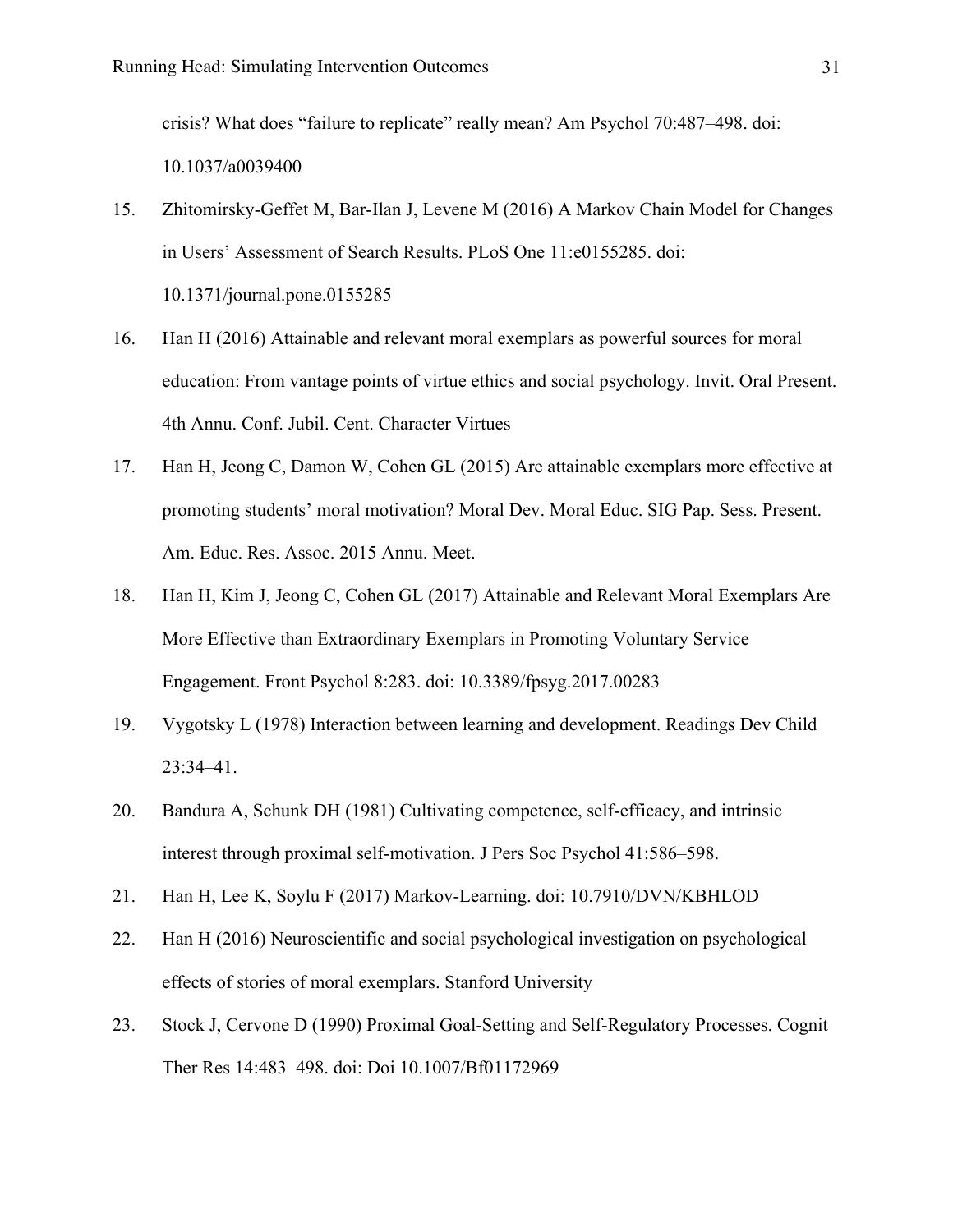- 24. Freedman JL, Fraser SC (1966) Compliance without pressure: The foot-in-the-door technique. J Pers Soc Psychol 4:195–202. doi: 10.1037/h0023552
- 25. Cialdini RB (1980) Full-cycle social psychology. Appl Soc Psychol Annu 1:21–47.
- 26. Lockwood P, Kunda Z (1997) Superstars and me: Predicting the impact of role models on the self. J Pers Soc Psychol 73:91–103. doi: 10.1037/0022-3514.73.1.91
- 27. Zimmerman BJ, Bandura A, Martinez-Pons M (1992) Self-Motivation for Academic Attainment: The Role of Self-Efficacy Beliefs and Personal Goal Setting. Am Educ Res J 29:663–676. doi: 10.3102/00028312029003663
- 28. Monin B (2007) Holier than me? Threatening social comparison in the moral domain. Rev Int Psychol Soc 20:53–68.
- 29. Monin B, Sawyer PJ, Marquez MJ (2008) The rejection of moral rebels: resenting those who do the right thing. J Pers Soc Psychol 95:76–93. doi: 10.1037/0022-3514.95.1.76
- 30. Shaywitz SE, Morris R, Shaywitz B a (2008) The education of dyslexic children from childhood to young adulthood. Annu Rev Psychol 59:451–475. doi: 10.1146/annurev.psych.59.103006.093633
- 31. Carew TJ, Magsamen SH (2010) Neuroscience and education: an ideal partnership for producing evidence-based solutions to Guide 21(st) Century Learning. Neuron 67:685–8. doi: 10.1016/j.neuron.2010.08.028
- 32. Han H, Thoma SJ, Soylu F, Lee K (2017) How to Make Moral Education More Effective?: From a Brain Study to Policy Making. 2017 AERA Annu. Meet.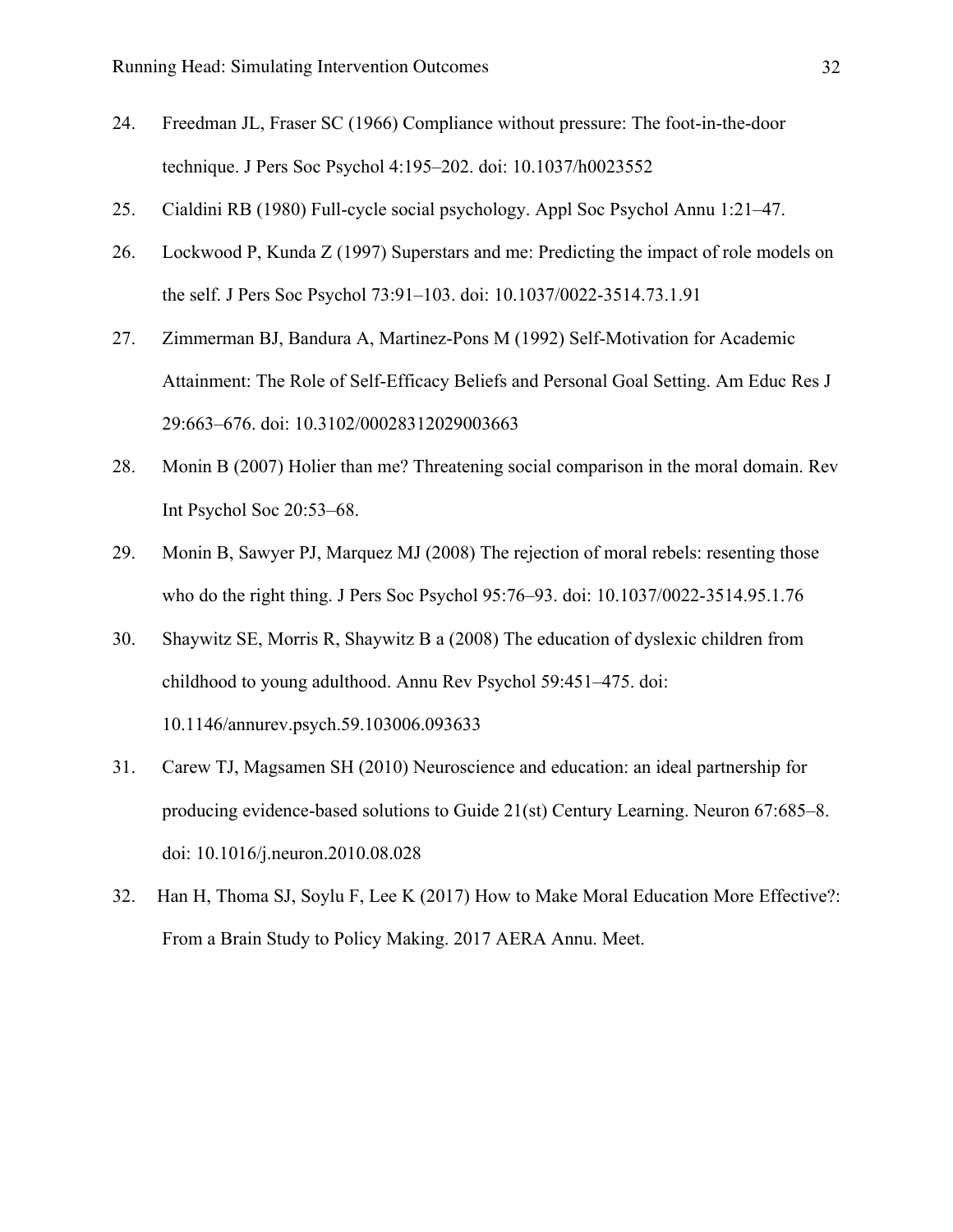



Fig. 1 Flowchart describing the core algorithm of our simulation model with ECM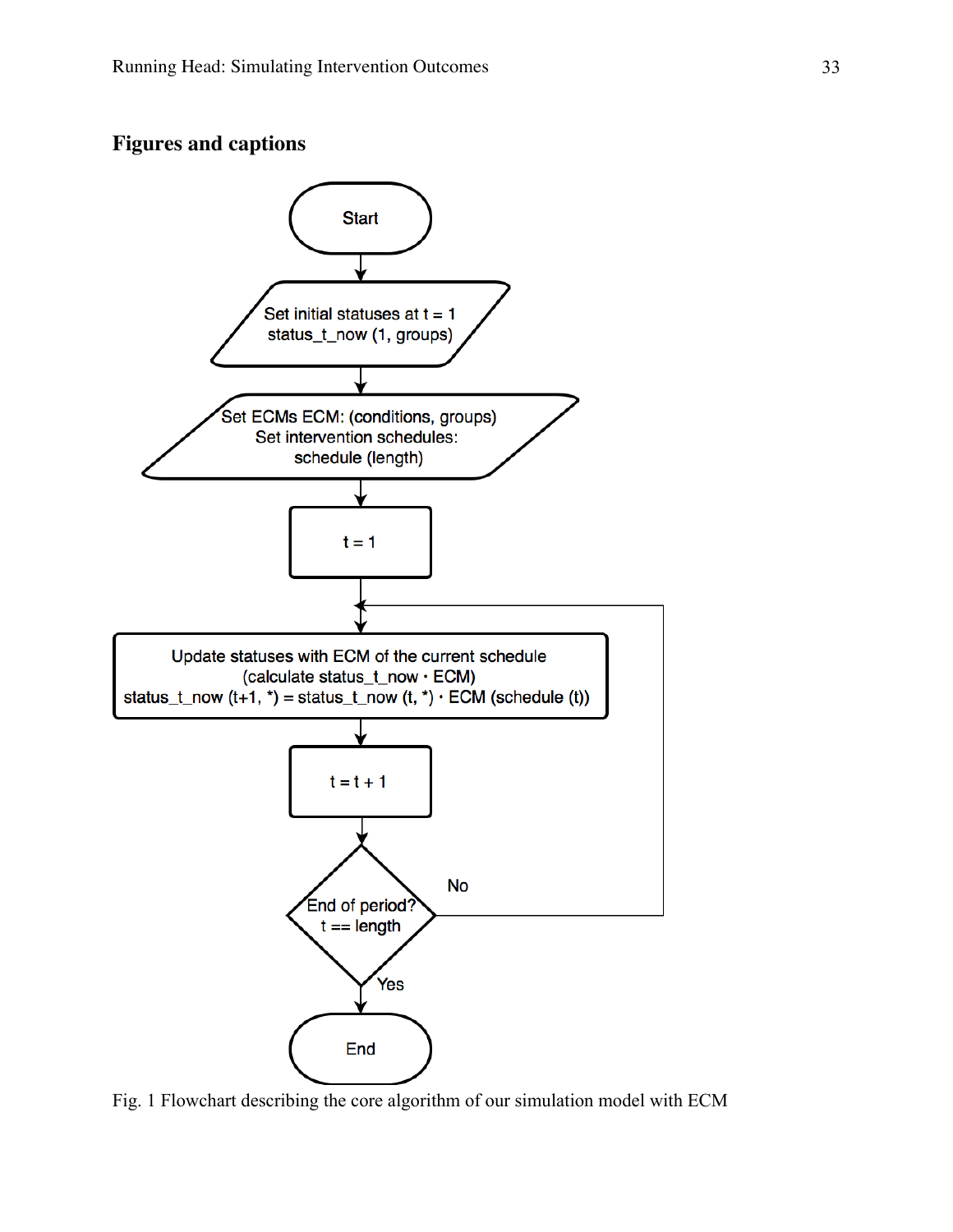

**Fig. 2** Change in the mean number of participants and non-participants in each condition across

different intervention schedules (intervals) in simulation 1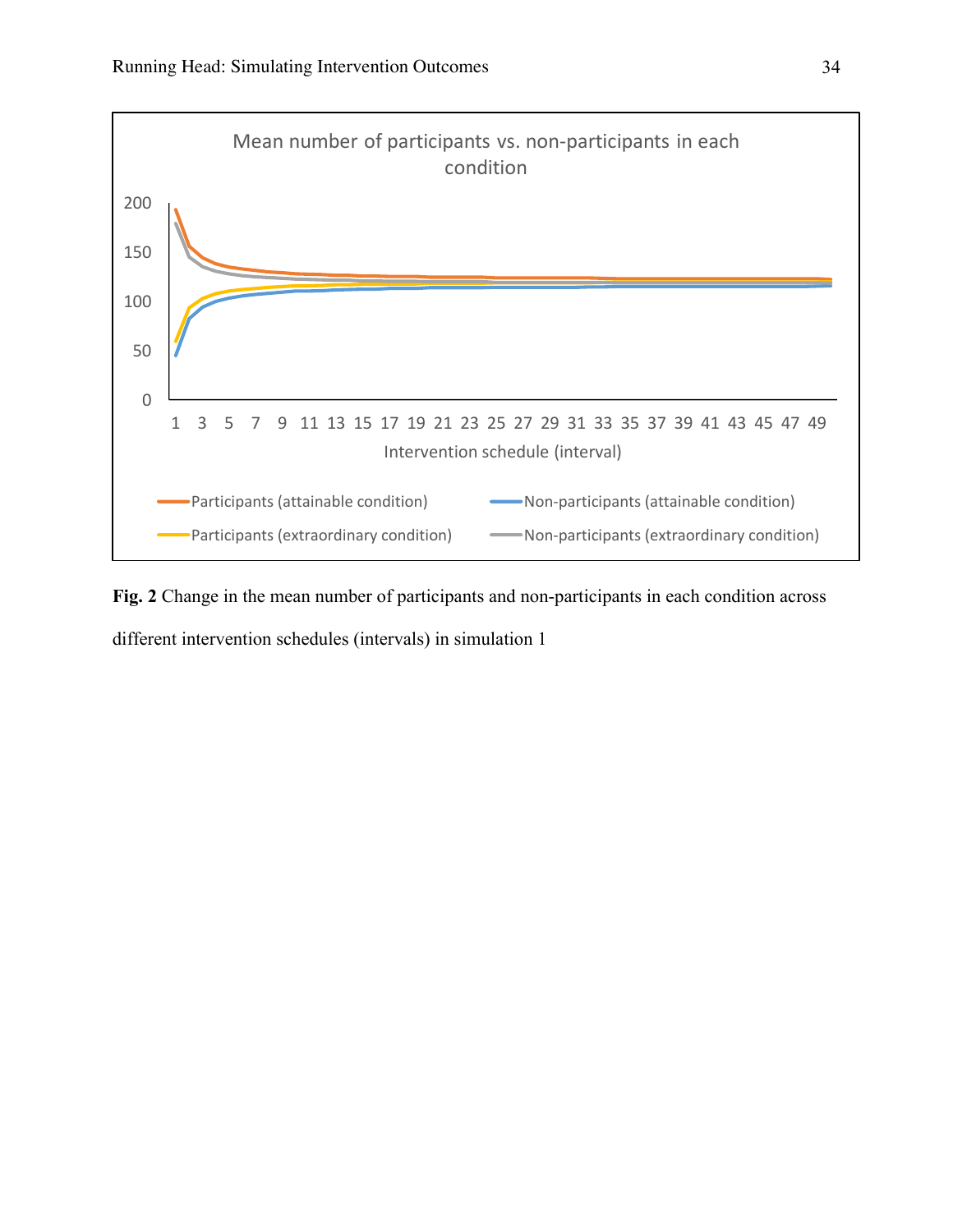

**Fig. 3** Cohen's *D* value in the case of the attainable story intervention condition in simulation 1. Blue line: Cohen's *D* value resulted from the t-test comparing participation rate between the attainable story intervention condition vs. control condition per different intervention intervals. Orange line: a threshold of  $D = .8$  (large effect size). Gray line: a threshold of  $D = .5$  (medium effect size).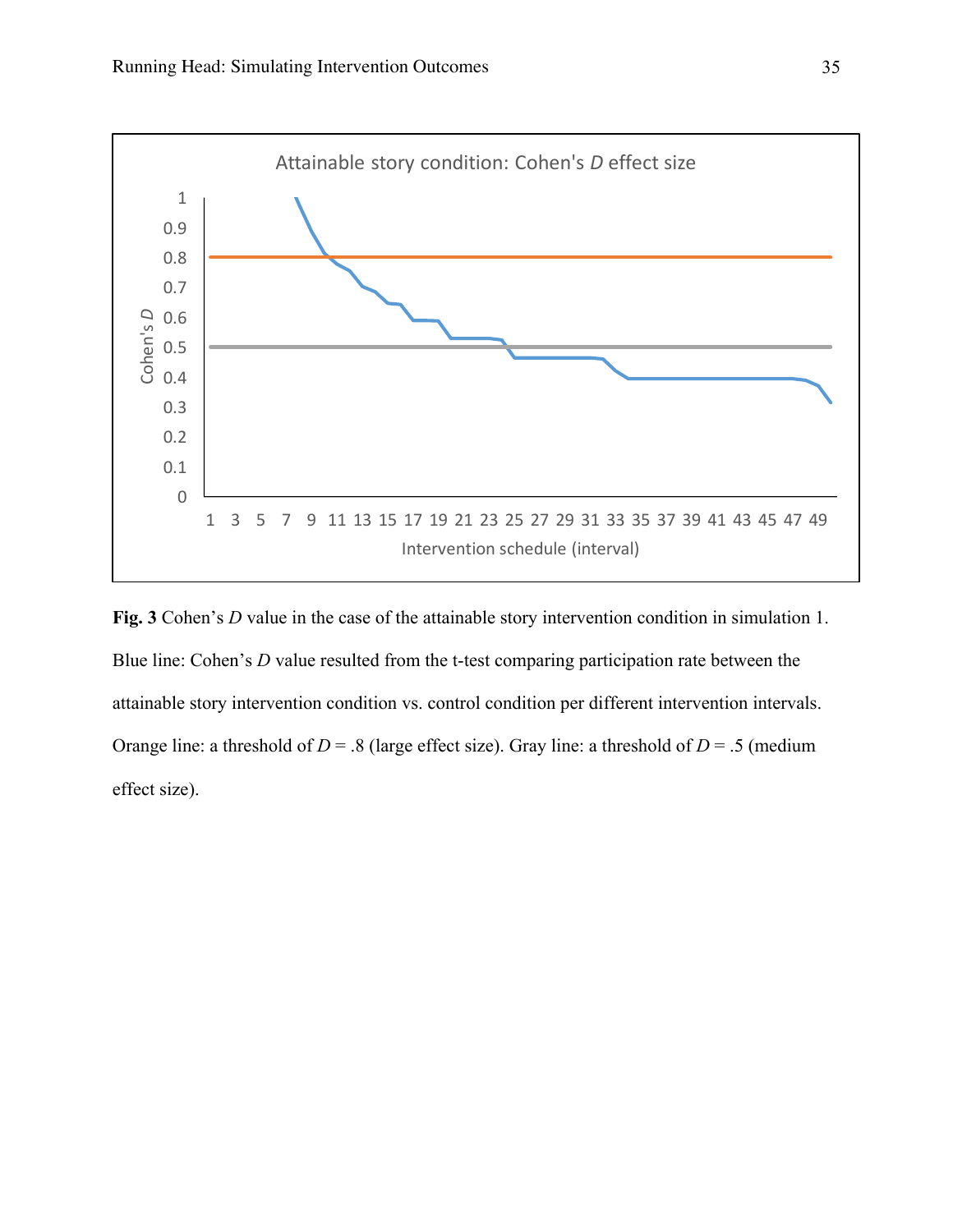

**Fig. 4** Cohen's *D* value in the case of the extraordinary story intervention condition in simulation 1. Blue line: Cohen's *D* value resulted from the t-test comparing participation rate between the extraordinary story intervention condition vs. control condition per different intervention intervals. Orange line: a threshold of  $D = .8$  (large effect size). Gray line: a threshold of  $D = .5$ (medium effect size).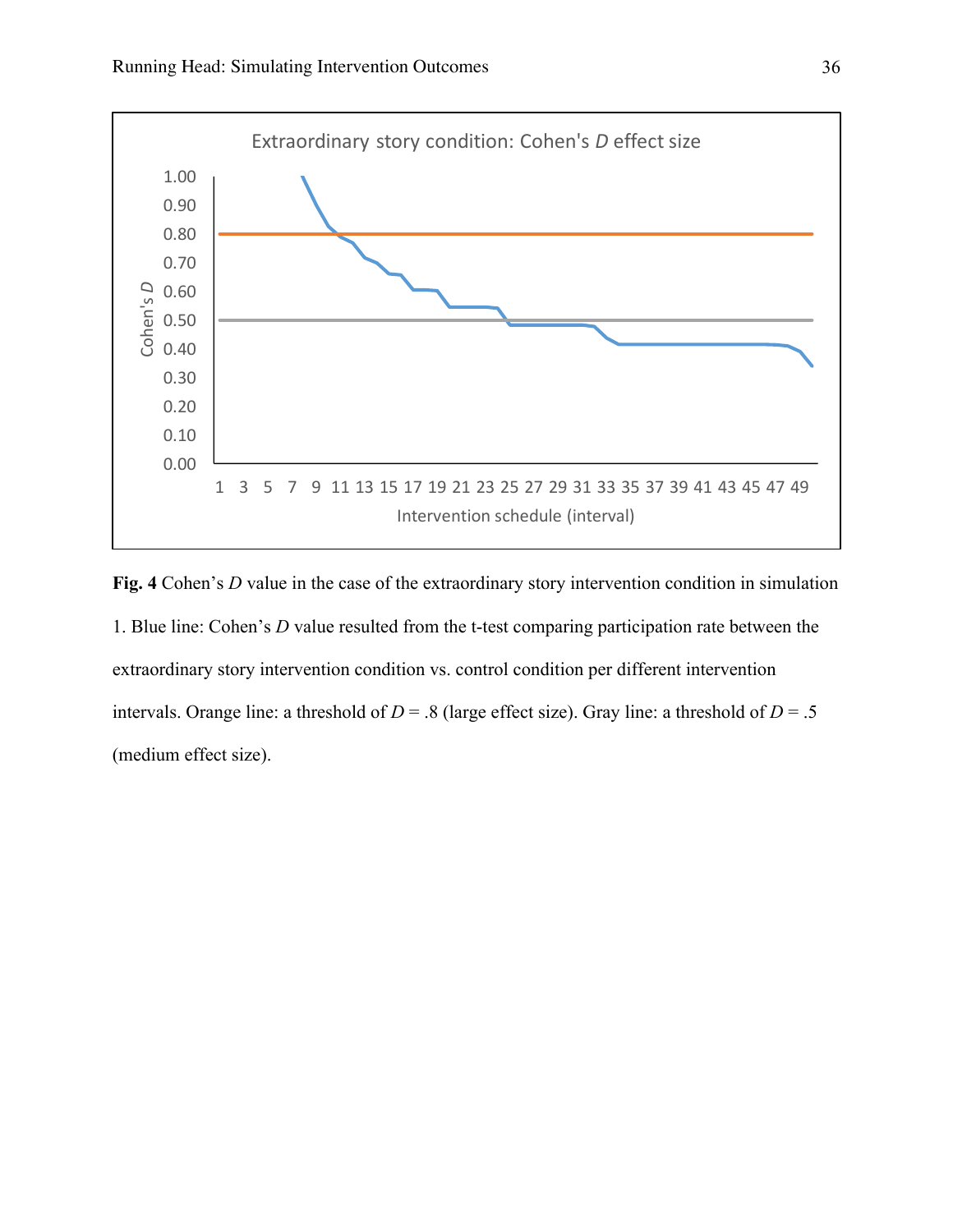

**Fig. 5** Change in mean number of participants and non-participants in simulation 2.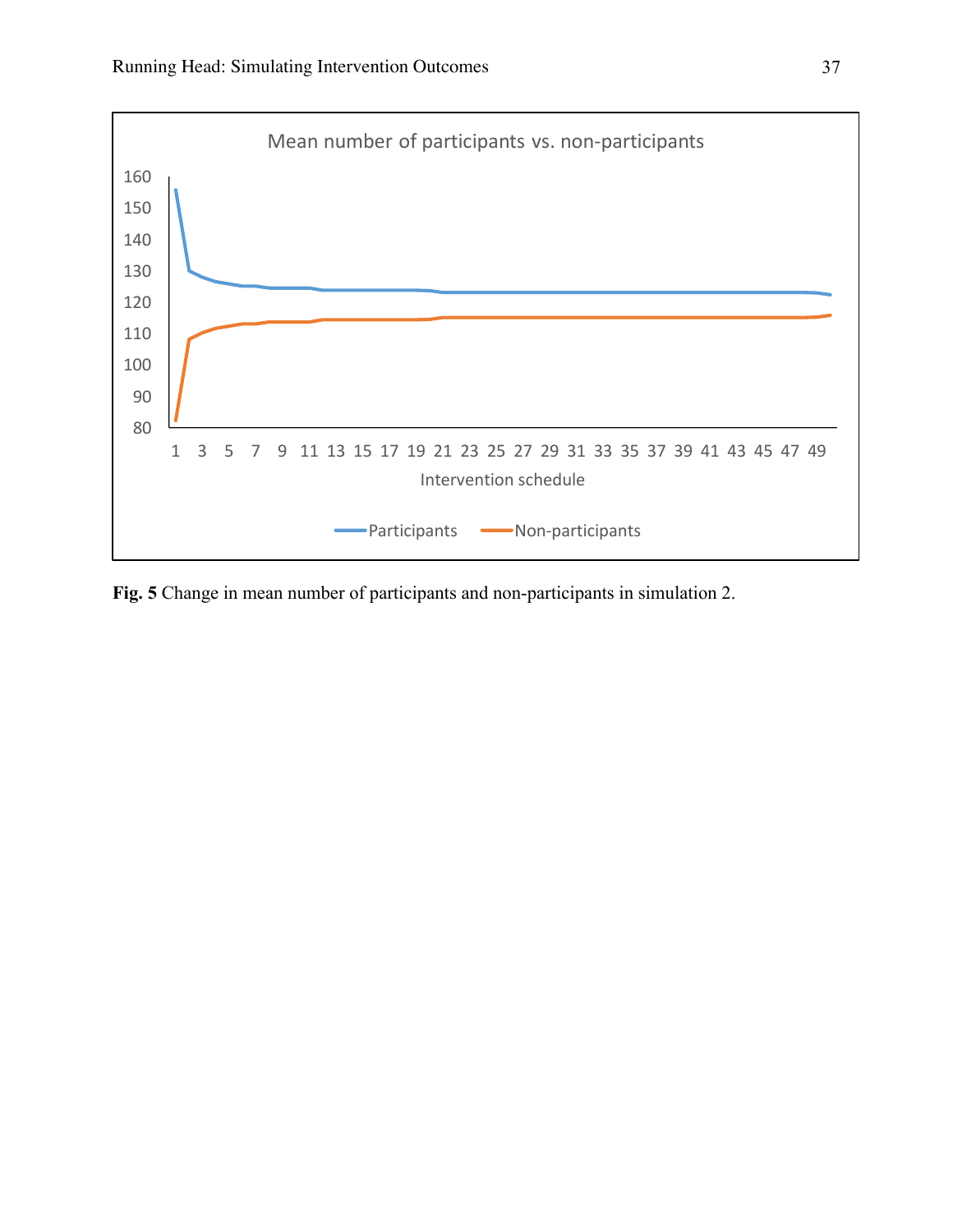

**Fig. 6** Change in mean number of high participants and low participants in simulation 3.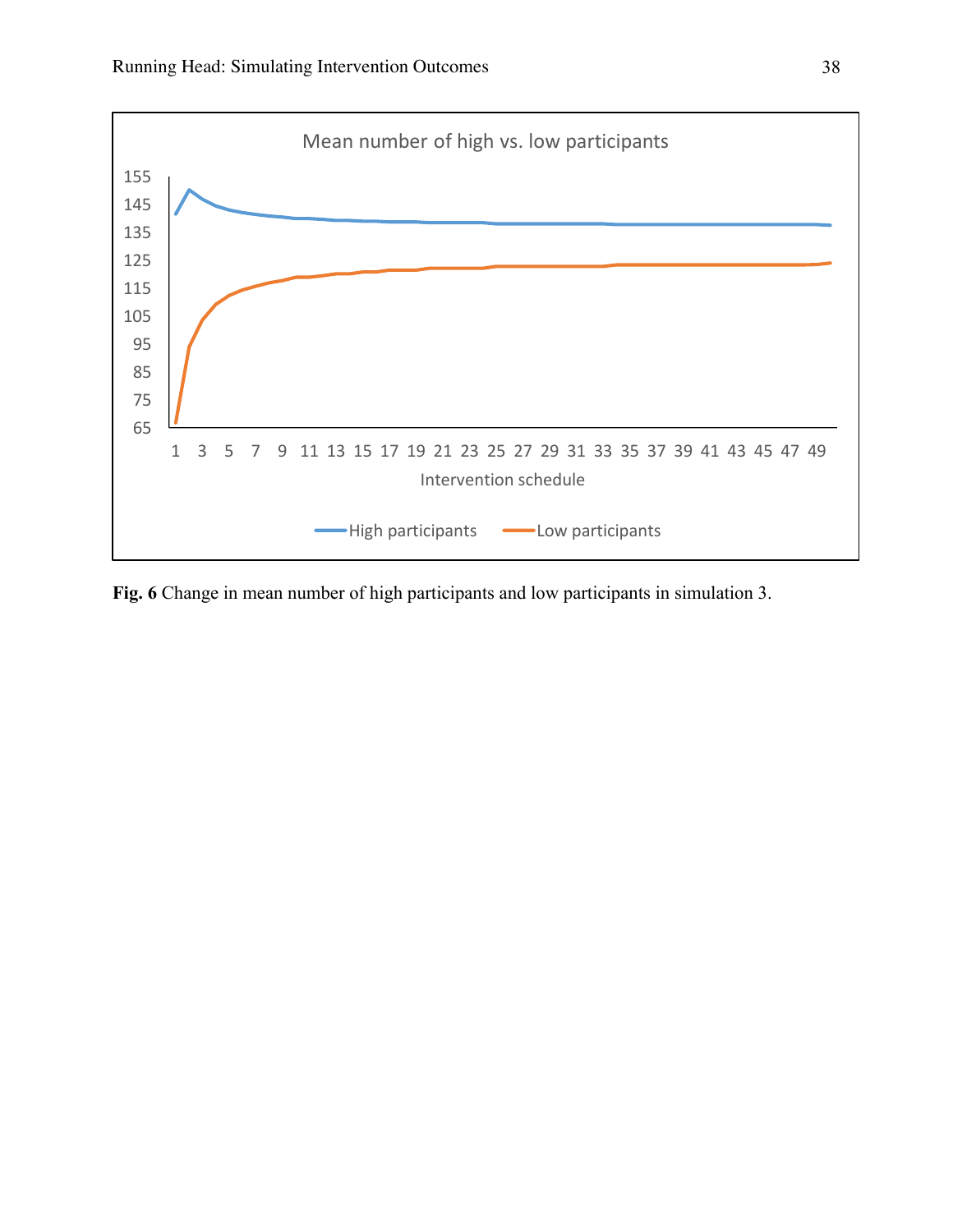Table 1

*Sample ECM*

|           | A(t) | B(t) | C(t) |
|-----------|------|------|------|
| A $(t+1)$ | .70  | .50  | .10  |
| $B(t+1)$  | .20  | .30  | .20  |
| $C(t+1)$  | .10  | .20  | .70  |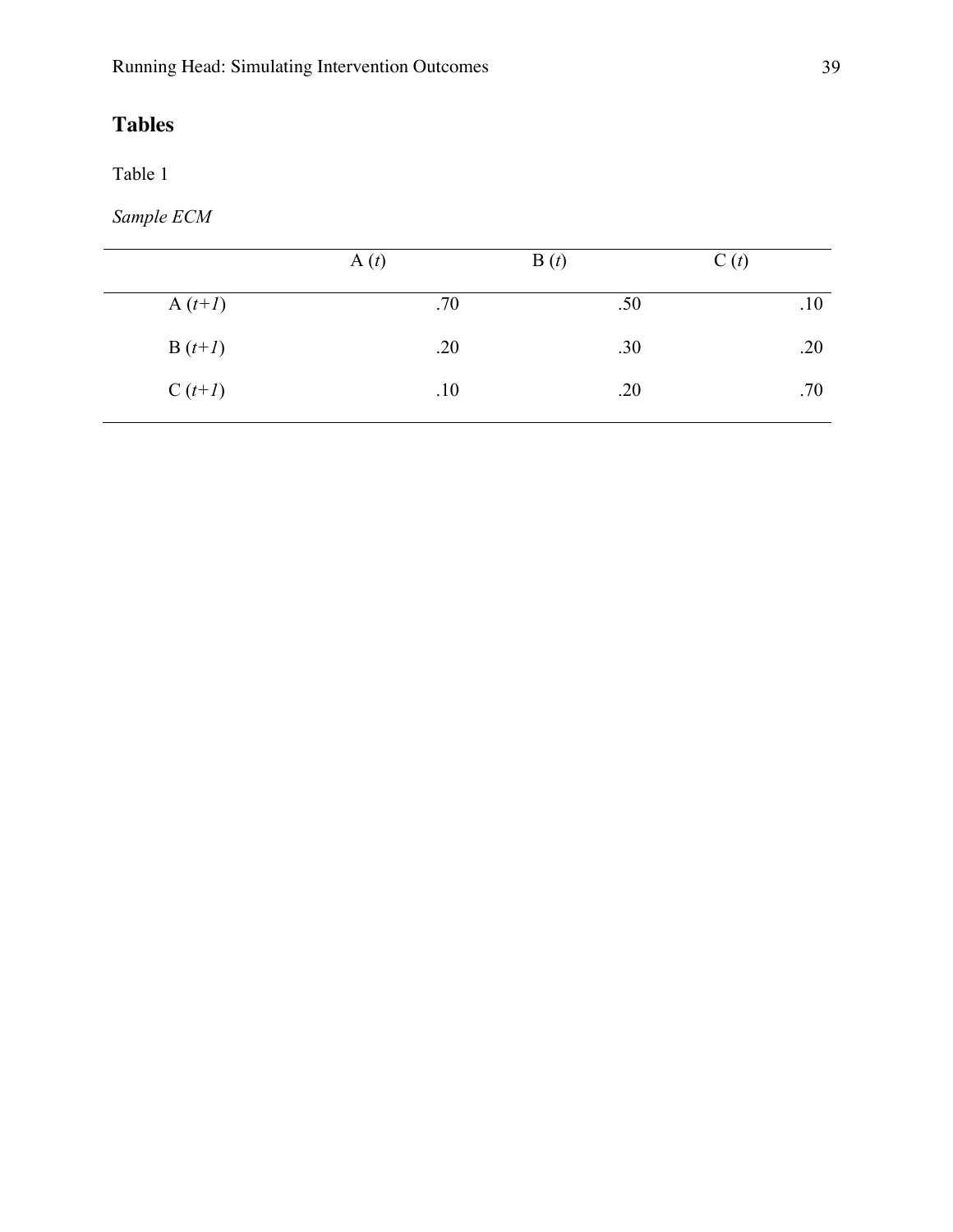## *ECM for three conditions* for Simulation 1 and 2

| Attainable moral story condition    | Participant $(t)$ | Non-participant $(t)$ |
|-------------------------------------|-------------------|-----------------------|
| Participant $(t+1)$                 | .90               | .44                   |
| Non-participant $(t+1)$             | .10               | .56                   |
| Extraordinary moral story condition |                   |                       |
| Participant $(t+1)$                 | .64               | .12                   |
| Non-participant $(t+1)$             | .36               | .88                   |
| Control condition                   |                   |                       |
| Participant $(t+1)$                 | .72               | .29                   |
| Non-participant $(t+1)$             | .28               | .71                   |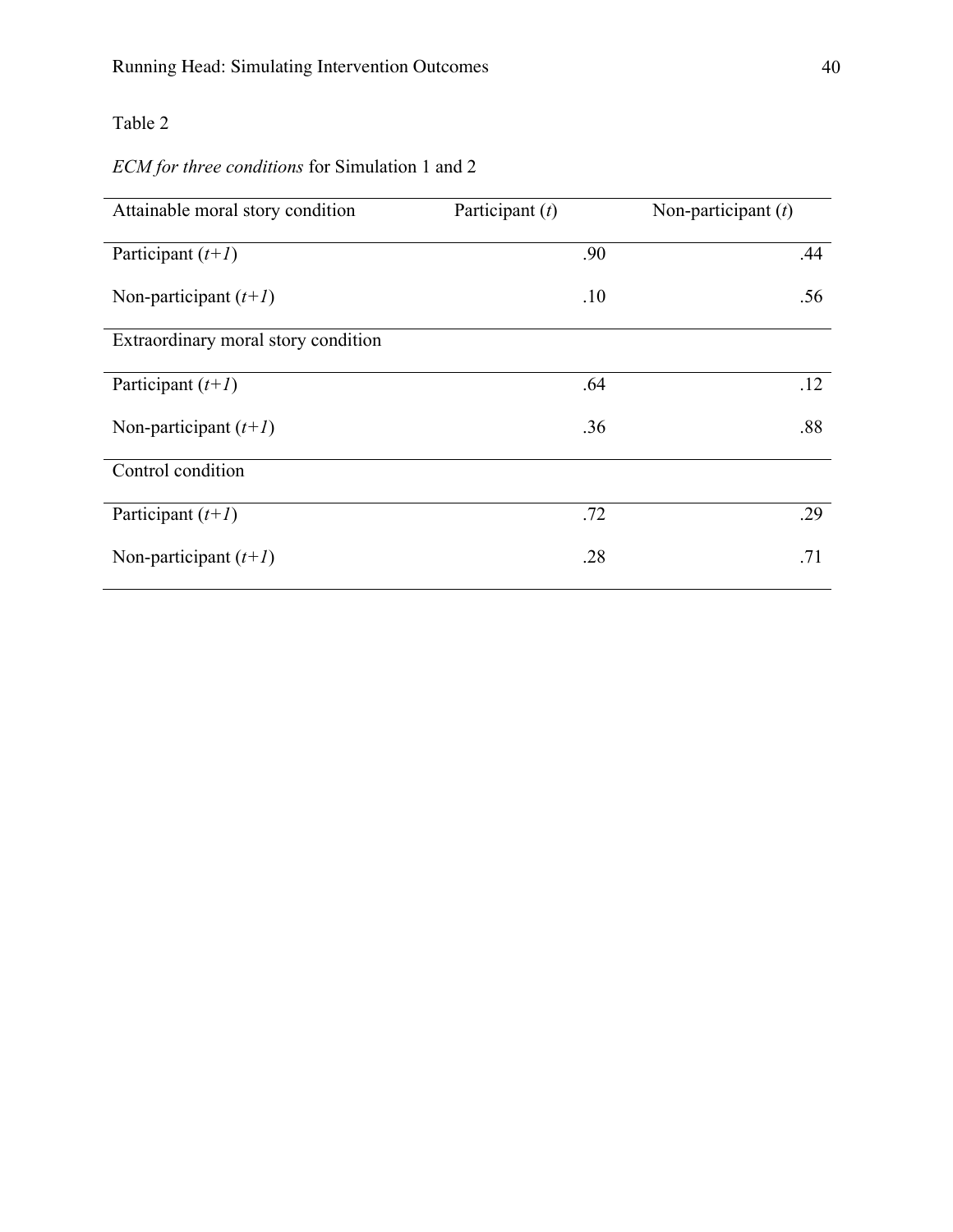## *Hypothetical ECM for three conditions* for Simulation 3 and 4

| Attainable story condition    | High participant $(t)$ | Low participant $(t)$ Non-participant $(t)$ |     |
|-------------------------------|------------------------|---------------------------------------------|-----|
| High participant $(t+1)$      | .30                    | .20                                         | .10 |
| Low participant $(t+1)$       | .60                    | .70                                         | .60 |
| Non-participant $(t+1)$       | .10                    | .10                                         | .30 |
| Extraordinary story condition |                        |                                             |     |
| High participant $(t+1)$      | .70                    | .60                                         | .10 |
| Low participant $(t+1)$       | .20                    | .30                                         | .20 |
| Non-participant $(t+1)$       | .10                    | .10                                         | .70 |
| Control condition             |                        |                                             |     |
| High participant $(t+1)$      | .30                    | .10                                         | .05 |
| Low participant $(t+1)$       | .50                    | .40                                         | .15 |
| Non-participant $(t+1)$       | .20                    | .50                                         | .80 |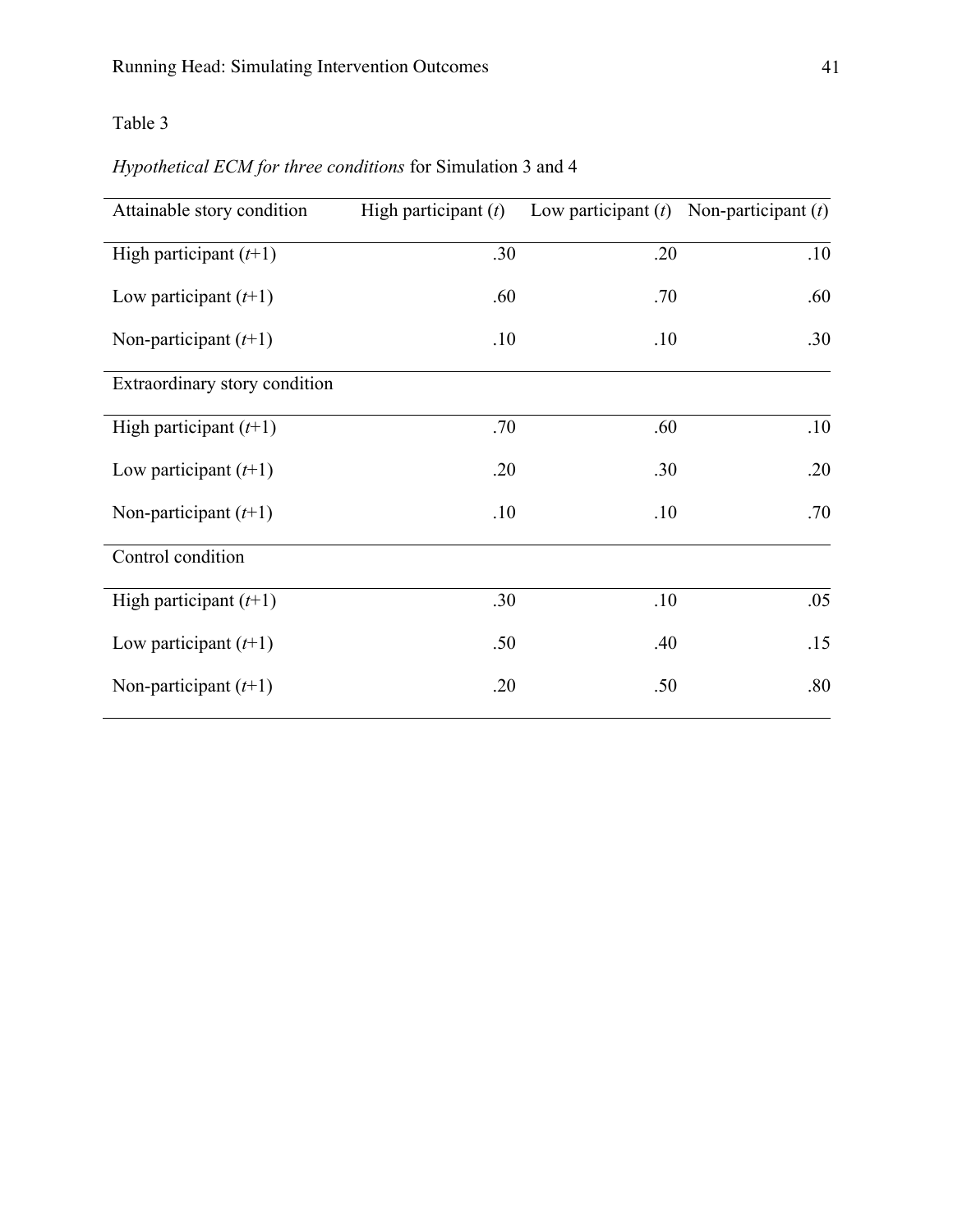## *Results of mixed-effects analyses for three different participant groups*

|                       | High participants |    |   |                                       | Low participants |    |                    |                                        | Non-participants |    |                                                     |        |                                                  |
|-----------------------|-------------------|----|---|---------------------------------------|------------------|----|--------------------|----------------------------------------|------------------|----|-----------------------------------------------------|--------|--------------------------------------------------|
|                       | Β                 | SE | Z | 95% CI                                | B                | SE | Z                  | 95% CI                                 | B                | SE | Z                                                   | 95% CI |                                                  |
| Schedule 1            |                   |    |   | 648.20 37.90 17.10*** [573.92 722.48] |                  |    |                    | 589.23 50.13 11.75*** [490.98 687.49]  |                  |    |                                                     |        | $-1237.43$ 28.78 $-43.00***$ [-1293.83 -1181.03] |
| Schedule 2            |                   |    |   | 450.23 37.90 11.88*** [375.95 524.51] |                  |    |                    | 509.45 50.13 10.16*** [411.20 607.71]  |                  |    | -959.68 28.78 -33.35*** [-1016.09 -903.28]          |        |                                                  |
| Schedule 3            |                   |    |   | 244.74 37.90 6.46*** [170.45 319.02]  |                  |    |                    | 967.88 50.13 19.31*** [869.62 1066.14] |                  |    |                                                     |        | $-1212.6228.78 - 42.14***$ [-1269.02 -1156.21]   |
| Schedule 4            |                   |    |   | 764.96 37.90 20.18*** [690.68 839.25] |                  |    | 101.20 50.13 2.02* | [2.94199.46]                           |                  |    | $-866.16$ 28.78 $-30.10***$ [ $-922.57$ $-809.76$ ] |        |                                                  |
| Wald $\chi^2(4)$      | 527.84***         |    |   |                                       | 488.57***        |    |                    |                                        | 2454.44***       |    |                                                     |        |                                                  |
| Snijders/Bosker $R^2$ | .45               |    |   |                                       | .49              |    |                    |                                        | .68              |    |                                                     |        |                                                  |
| Bryk/Raudenbush $R^2$ | .57               |    |   |                                       | .49              |    |                    |                                        | .86              |    |                                                     |        |                                                  |

*Note*. The schedule without any intervention application (schedule 5, control condition) is the reference group.

\*  $p < .05$ , \*\*\*  $p < .001$